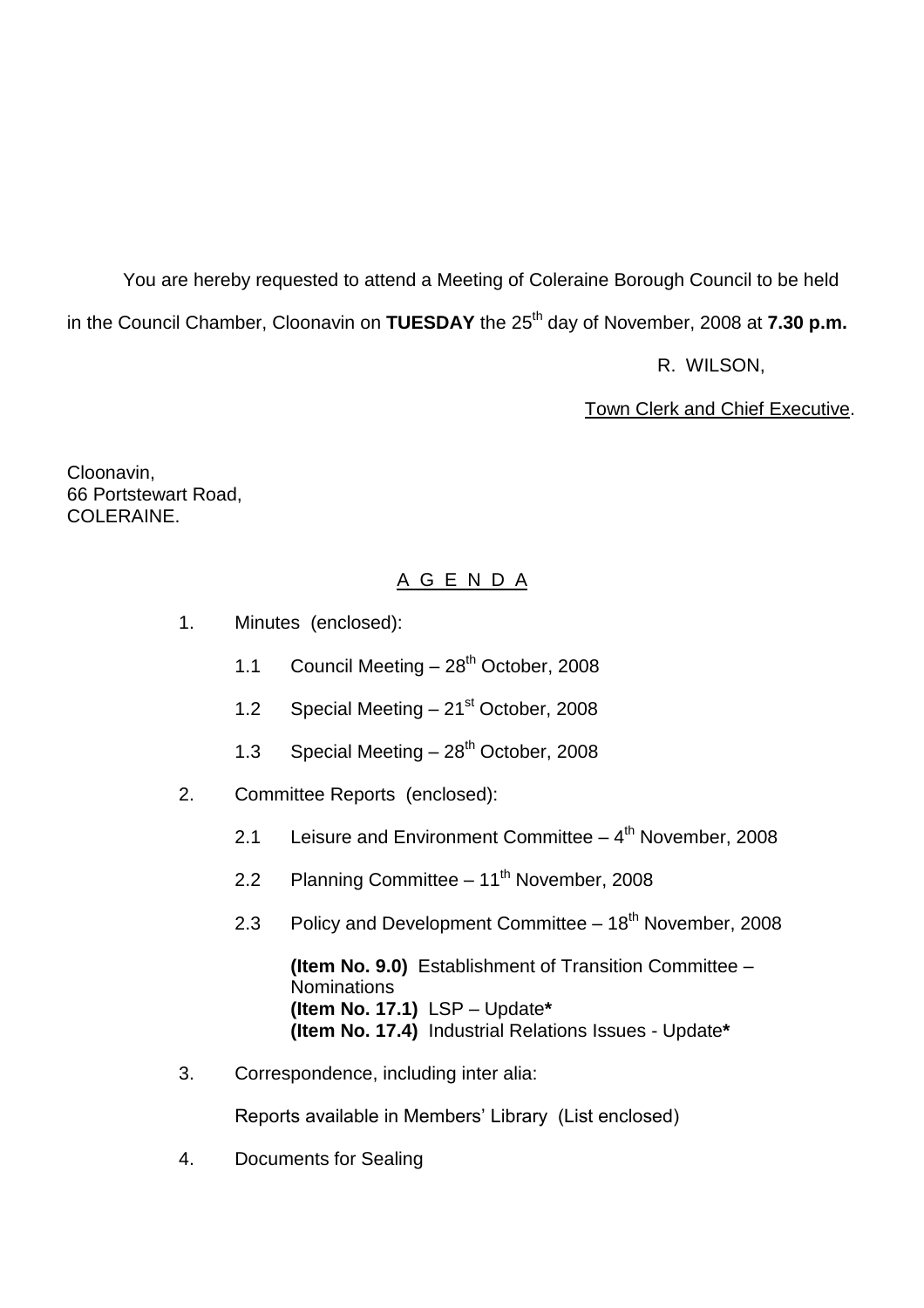# **Enclosed for Information:**

- (1) Minutes of the Northern Health and Social Services Council dated 8<sup>th</sup> October, 2008
- (2) NILGA Press Release dated 19<sup>th</sup> November, 2008 Press Assembly on Urgent Waste and Planning Issues

**\*Recommendedforconsideration"InCommittee".**

To: Each Member of Council. 2008. To: Each Member, 2008.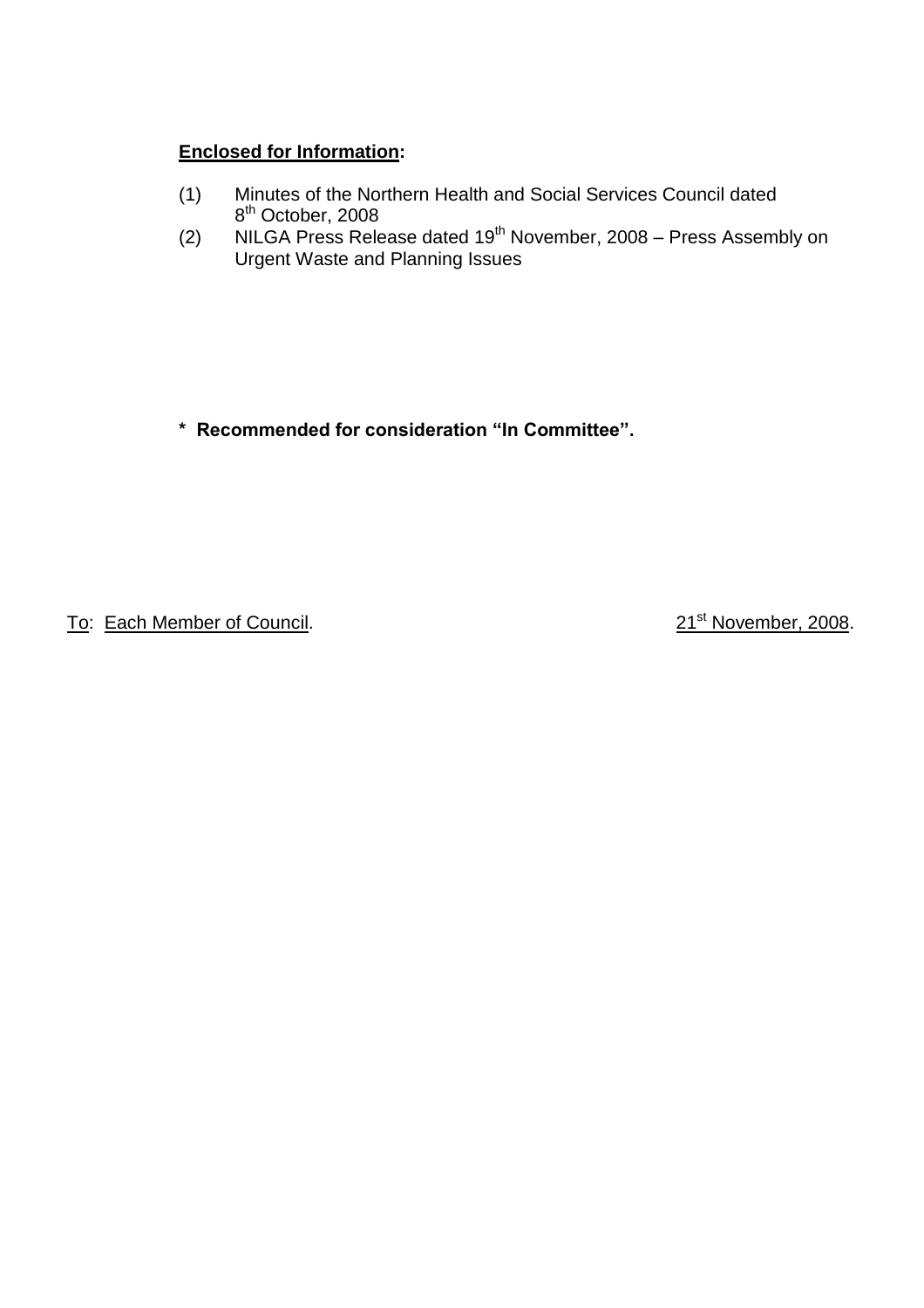#### **COUNCIL MEETING**

Minutes of proceedings of Coleraine Borough Council held in the Council Chamber, Cloonavin on Tuesday, 28<sup>th</sup> October, 2008

**Convened:** As per Notice attached

**Present:** The Mayor, Councillor D. D. Barbour, in the Chair

The Deputy Mayor, Alderman W. T. Creelman

#### **Aldermen**

E. T. Black (Mrs.) D. McClarty M. T. Hickey (Mrs.)  $($  ltems  $2.2 - 13.0)$ 

#### **Councillors**

C. S. Alexander (Ms.) S. Gilkinson J. M. Bradley N. F. Hillis O. M. Church (Mrs.) (Items 2.1 –13.0) A. S. Cole W. A. King J. J. Dallat B. Leonard T. J. Deans R. A. McPherson B. Fitzpatrick A. McQuillan

- **Officers in Town Clerk and Chief Executive, Director of Technical Attendance:** Services, Director of Corporate Services, Director of Environmental Health, Director of Leisure Services, Head of Development Services, Head of Administrative Services and Administrative Assistant
- **Apologies:** Alderman McClure, Councillors Mrs. Johnston and **McLaughlin**

#### **1.0 UPDATE ON MEMBERS FOLLOWING RECENT ILLNESS**

The Mayor updated Council on the progress of Alderman McClure, Councillor Mrs. Johnston and Councillor McLaughlin, who were all improving but would be unable to attend business for some weeks.

#### **2.0 MINUTES**

The Minutes of the Council Meeting of 23<sup>rd</sup> September, 2008 the Special Meeting of 23<sup>rd</sup> September, 2008 and the Special Meeting of 7<sup>th</sup> October, 2008 were confirmed and signed.

Matters arising:

- 2.1 Council Meeting
- 

2.1.1 Planning Decisions This item would be on the agenda for the Planning Working Group on 6<sup>th</sup> November, 2008 when Ms. M. MacIntyre would be in attendance.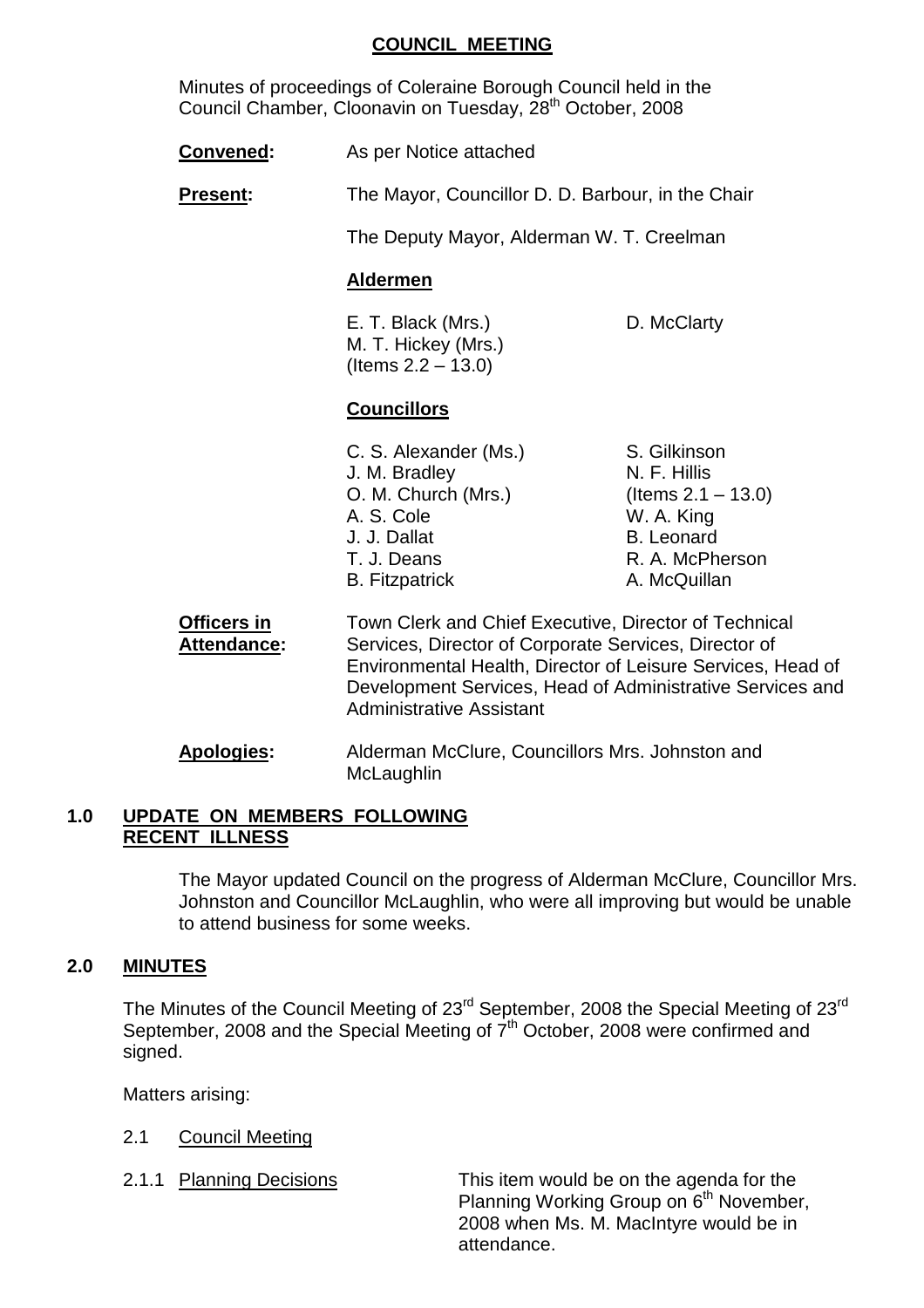#### **3.0 COMMITTEE REPORTS**

| 3.1<br>Leisure and Environment<br>Committee $-7th$ October, 2008 | The Vice Chairman, Alderman Mrs. Black,<br>moved the adoption of the Leisure and<br>Environment Committee Report; this was duly<br>seconded by Councillor Fitzpatrick. |
|------------------------------------------------------------------|------------------------------------------------------------------------------------------------------------------------------------------------------------------------|
|------------------------------------------------------------------|------------------------------------------------------------------------------------------------------------------------------------------------------------------------|

Matters arising:

| 3.1.1 Freedom of the Borough | Congratulations were extended to all those      |
|------------------------------|-------------------------------------------------|
| Ceremony                     | involved in the operation of this ceremony and, |
|                              | in particular, Ms. Bernadette McGuinness for    |
|                              | her organisation of the event.                  |

The Committee Report was, therefore, agreed.

| 3.2 | <b>Planning Committee -</b>   | The Chairman, Councillor King, moved the      |
|-----|-------------------------------|-----------------------------------------------|
|     | 26 <sup>th</sup> August, 2008 | adoption of the Planning Committee Report;    |
|     |                               | this was duly seconded by Councillor Bradley. |

Matters arising:

3.2.1 Non-Determination Appeals Consideration was given to the Planning Service's draft opinion (previously supplied) in respect of the non-determination appeals previously presented at the Planning Committee meeting on  $14<sup>th</sup>$  October, 2008.

> It was proposed by the Deputy Mayor, seconded by Alderman Mrs. Black and agreed:

> > That Council support the decisions of Planning Service.

3.2.2 Application No. D11 This item would be on the agenda for the C/2007/1191/F Planning Working Group on 6<sup>th</sup> November, 2008.

existing properties to provide meeting on this application. lands for the development of 4 no. semi-detached dwellings and 18 no. apartments for residential purposes at Nos. 18-22 Lisnagrot Road, Kilrea for Mrs. N. Doherty

3.2.3 Application No. 6 Councillor Dallat asked that it be recorded that, C/2007/0752/O had he been present at the meeting, he would Proposed demolition of two have supported the request for an office

The Committee Report was, therefore, agreed.

3.3 Policy and Development The Deputy Mayor moved the adoption of the Committee **Committee** Policy and Development Committee Report; this was duly seconded by Councillor McQuillan.

Matters arising: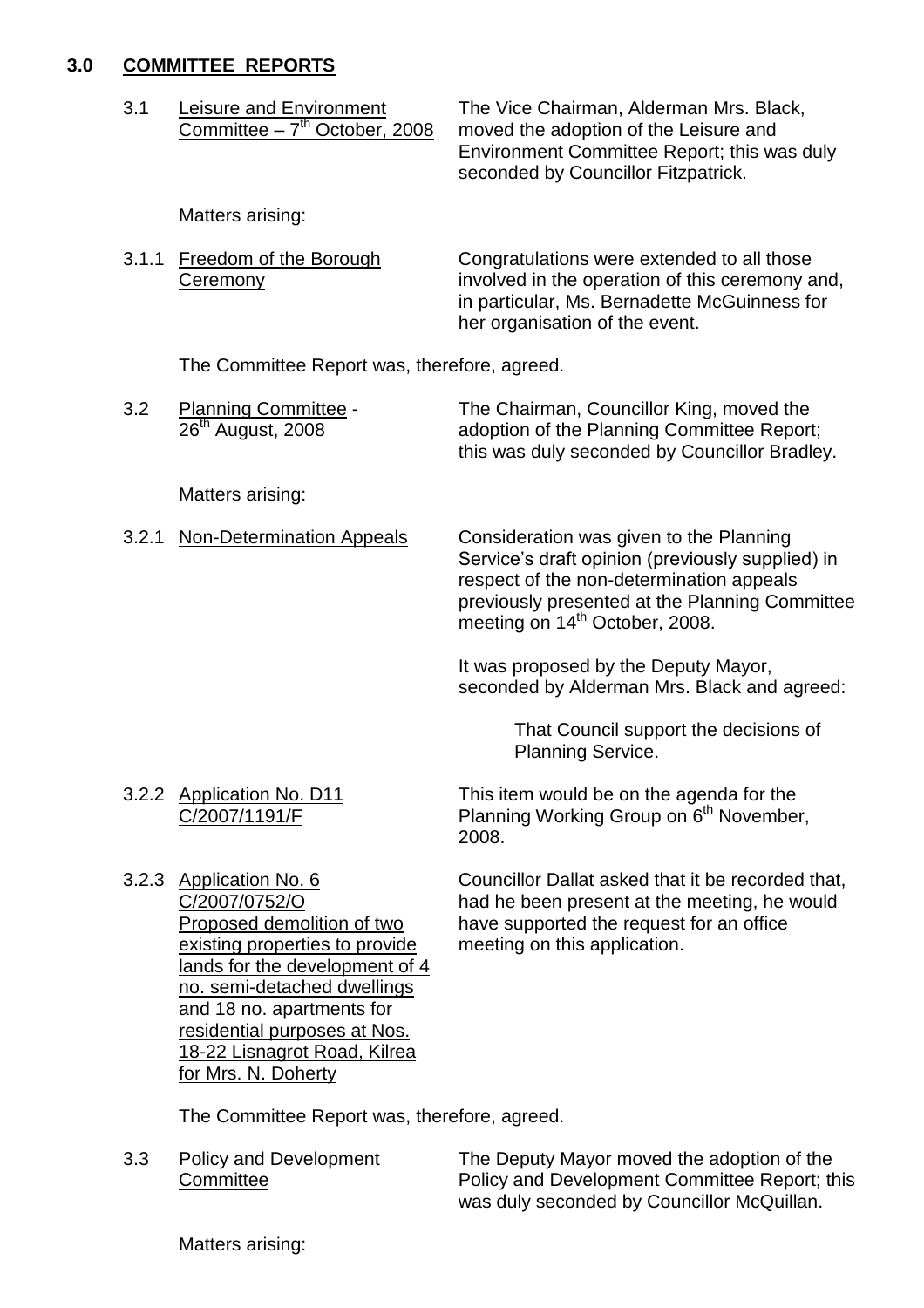3.3.1 Notice of Motion With reference to engagement of professional support, it was agreed that the Terms of Reference would be sent out to members as soon as they became available.

3.3.2 Council Policy on Public In response to a member's query, the Head Rights of Way of Administrative Services confirmed that the responsible officer would advise the member directly and follow up with advice to Council at a later date.

3.3.3 Street Trading Licences - The Director of Technical Services confirmed Council Policy Council's current policy on street trading licences viz that no preference was given to local applicants. It was noted that change to the criteria at this stage could be open to legal challenge.

Agreed:

- (a) That Council proceed with the letting of the current two sites under the procedure already commenced ie advertisement and lottery.
- (b) That legal advice be sought on the validity of giving preference to local applicants for future applications.

# **4.0 LETTER DATED 13TH OCTOBER, 2008 FROM THE MINISTER FOR EDUCATION**

Consideration was given to the letter from Caitriona Ruane MLA (previously supplied), in response to Council's letter of 26<sup>th</sup> September, 2008 to the First Minister.

Noted.

# **5.0 DOCUMENTS TABLED**

Council noted the list of documents available in the Members' Library (previously supplied).

# **6.0 REMEMBRANCE SUNDAY**

In response to members' requests, the Head of Administrative Services would provide a report on Remembrance Sunday representation since the beginning of the current Council term, for consideration at the Leisure and Environment Committee meeting on  $4<sup>th</sup>$  November, 2008.

# **7.0 TRANSITIONAL COMMITTEES**

Council noted a report on Guidance on the Establishment of Transitional Committees and Transition Management Teams provided by the Department of the Environment (circulated).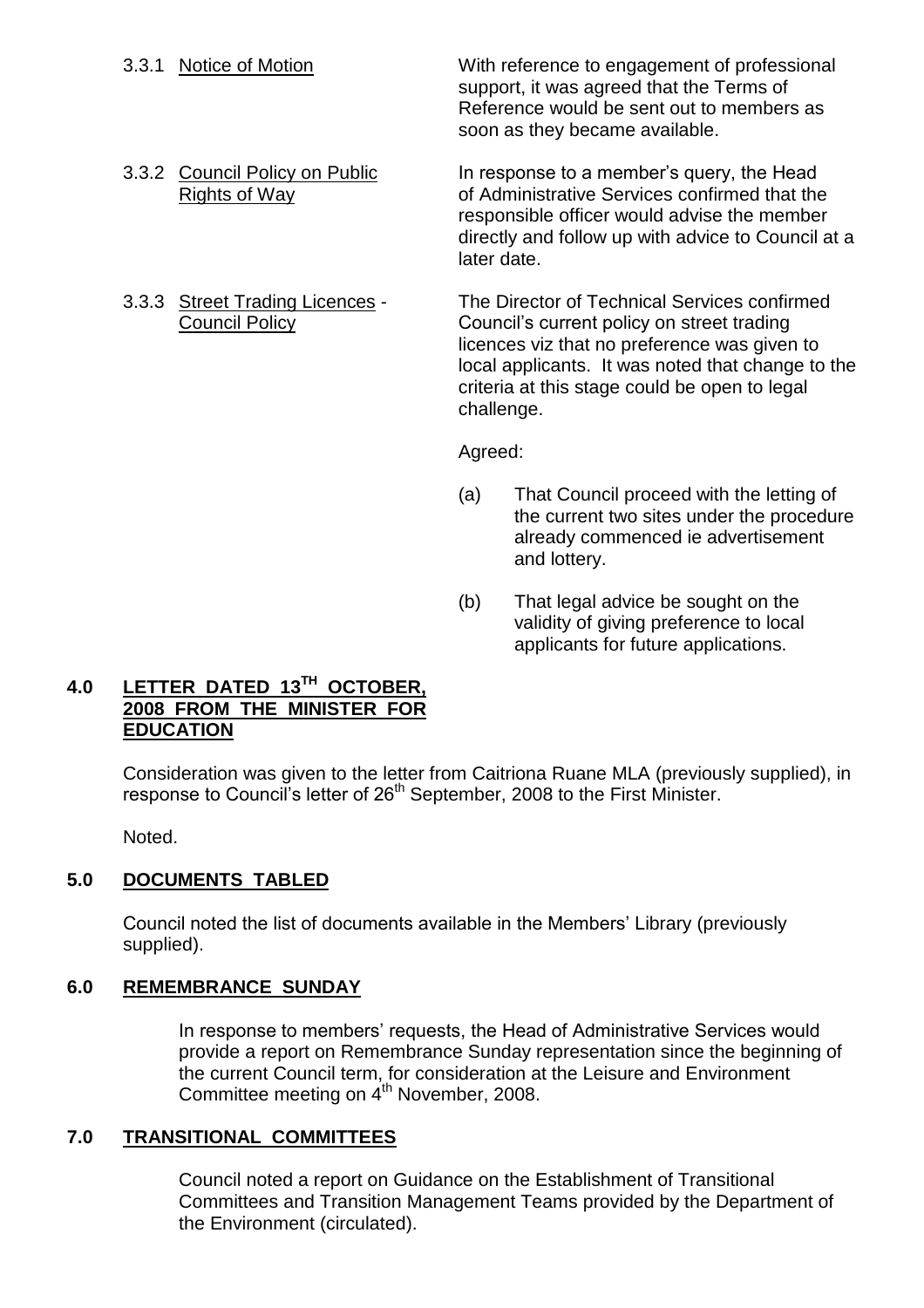The Town Clerk and Chief Executive reported that a further briefing session was scheduled for week commencing 3<sup>rd</sup> November, 2008; a report would be brought to Council in due course.

## **8.0 PUBLIC CONSULTATION ON PROPOSALS FOR AN ULSTER-SCOTS ACADEMY**

Read letter from DCAL advising that the results of this consultation were available on the DCAL website.

Noted.

## **9.0 VISIT BY MR. ALEX MDOOKO CHIEF EXECUTIVE OF ZOMBA CITY ASSEMBLY**

Council noted that a programme of activities had been arranged for Mr. Mdooko's visit on  $6^{th}$  – 18<sup>th</sup> November, 2008.

#### **10.0 LOCAL GOVERNMENT STAFF COMMISSION**

Read invitation to the LGSC conference 'Promoting Equality for People with Mental Health Disabilities – Learning for Local Government' which would take place in the Long Gallery, Stormont Estate on 19<sup>th</sup> November, 2008.

Any members interested in attending were asked to contact the Administrative Officer.

#### **11.0 CHARTERED INSTITUTE OF HOUSING IN NORTHERN IRELAND (CIH) - TRAINING PROGRAMME FOR LOCAL COUNCILLORS**

Members noted that the CIH training programme 'Enhancing Knowledge of Housing Policy and Practice' would take place on 21<sup>st</sup>/22<sup>nd</sup> November, 2008 in Armagh City Hotel.

Any members interested in attending were asked to contact the Administrative Officer.

# **12.0 CONSULTATION LIST**

The following consultation papers had been received and were available for members who wished to consider making a response:

1. Department of Education –Consultation with Schools on Potential Changes to the Local Management of Schools Common Funding Formula

Comments due: 12 December 2008

2. Department of Health, Social Services and Public Safety –Consultation on An Autism Spectrum Disorder (ASD) Strategic Action Plan 2008/09 – 2010/11

Comments due: 12 December 2008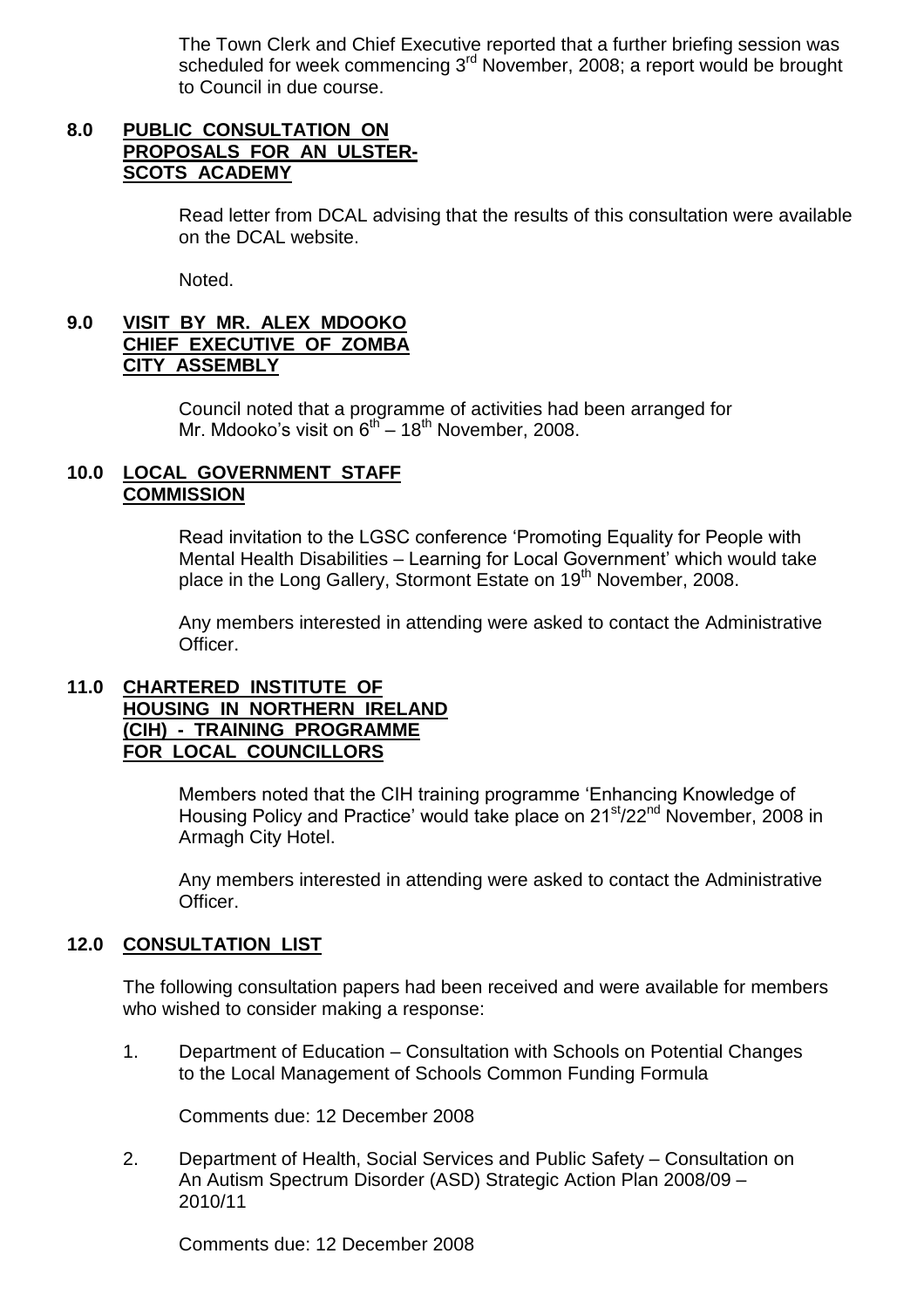3. The Electoral Office for Northern Ireland –Consultation on Electoral Office Draft Good Relations Strategy and Call Recording/CCTV Policy

Comments due: 5 January 2009

4. Department of Finance and Personnel – Consultation Paper: Pleural Plaques

Comments due: 12 January 2009

## **13.0 DOCUMENTS FOR SEALING**

Resolved:

That the following documents be sealed:

- 1. Intermediate Building Contract Council and MSM Contracts Ltd. Peter Thompson Hall, Castlerock
- 

2. Cemetery Titles Grant of Right of Burial – Deeds Register Nos. 3461 –3472 (inclusive):

| Agherton           |   |
|--------------------|---|
| <b>Ballywillan</b> | 4 |
| Coleraine          | 4 |
| Kilrea             |   |
| Portstewart        | Δ |

Advanced Deed Register No. 0213

| Agherton    |  |
|-------------|--|
| Ballywillan |  |
| Coleraine   |  |
| Portstewart |  |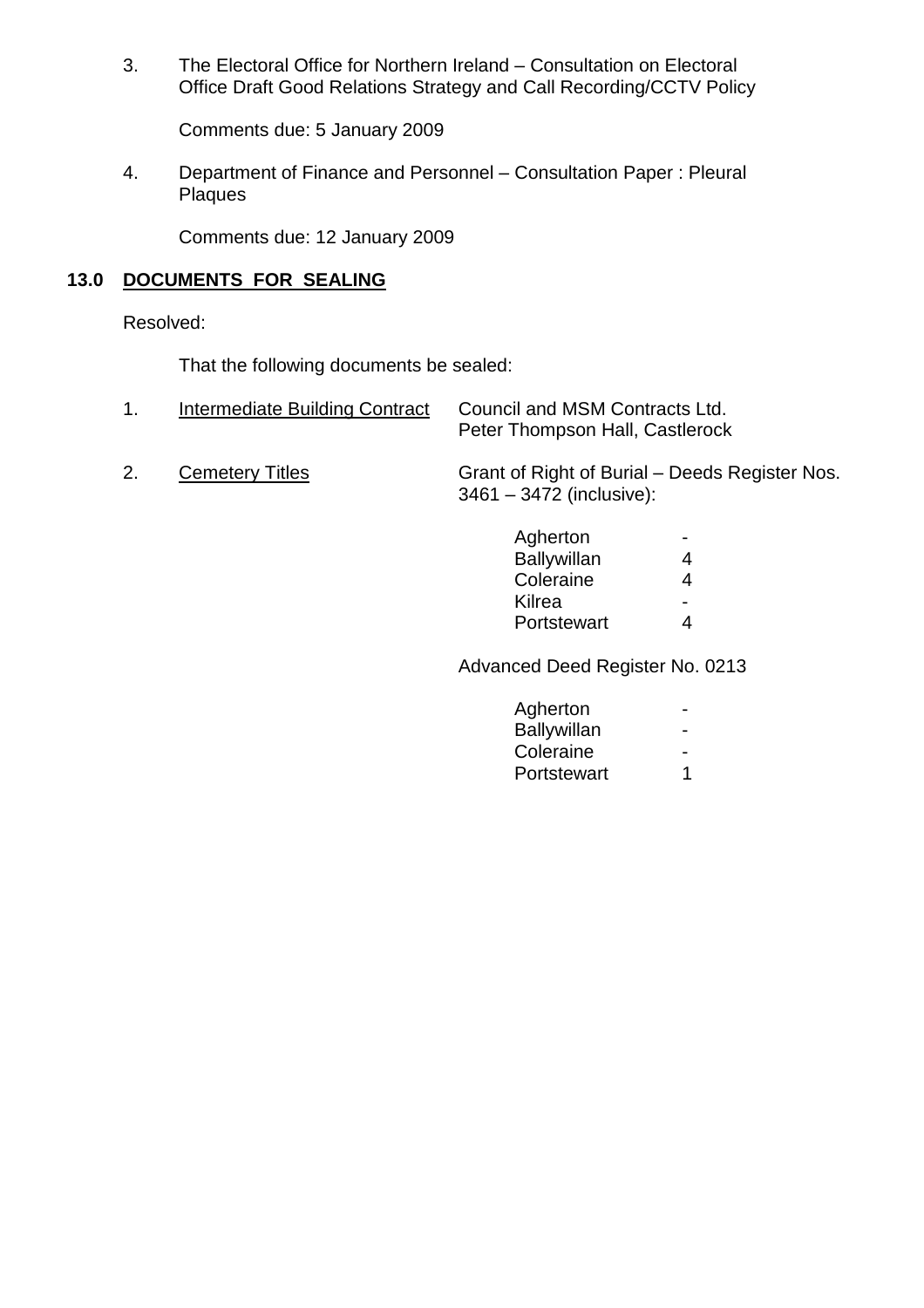#### **SPECIAL MEETING**

# **21st October, 2008.**

| <b>Convened:</b> | To receive a presentation on the concert at East |
|------------------|--------------------------------------------------|
|                  | Strand, Portrush from Mr. Eddie Rowan, Promoter. |

**Present:** Councillor R. A. McPherson, in the Chair

The Deputy Mayor, Alderman W. T. Creelman  $($ ltems  $2.0 - 3.0)$ 

#### **Aldermen**

E. T. Black (Mrs.) M. T. Hickey (Mrs.)  $($ ltems  $2.0 - 3.0)$ 

## **Councillors**

J. M. Bradley S. Gilkinson  $($ ltems  $2.0 - 3.0)$  W. A. King E. P. Fielding (Mrs.) B. Leonard  $($ ltems  $2.0 - 3.0)$  A. McQuillan B. Fitzpatrick  $($  (Items  $2.0 - 3.0)$ )

**Officers in** Town Clerk and Chief Executive, Director of Leisure Services, Attendance: Head of Development Services (Items 2.0 – 3.0), Head of Administrative Services, Economic Development Manager (Items 2.0 –3.0) and Administrative Assistant

#### **1.0 ELECTION OF CHAIRMAN**

In the absence of the Mayor and the Deputy Mayor, it was proposed by Councillor King, seconded by Alderman Mrs. Black and agreed:

That Councillor McPherson be elected to Chair the meeting.

#### **2.0 PRESENTATION ON THE CONCERT AT EAST STRAND, PORTRUSH**

The Director of Leisure Services introduced Mr. E. Rowan, Mr. C. Hamilton and Mr. F. McKay, PLM Promotions, who were in attendance to update Council on the 2008 concert and present a request to hold a 'Live in Portrush' event in 2009.

Mr. Curry advised Council that the presentation was for information and would be supplemented by copies of reports from PLM Promotions, the Head of Development Services and himself, which would be circulated to members within the week, in order to facilitate full consideration of the issue at a future meeting.

Mr. Rowan gave an overview of the 2008 concert and elaborated on various issues including:

- event planning  $-$  in particular the short timespan for organisation;
- problems resulting from the concert most of which were attributed to external agencies.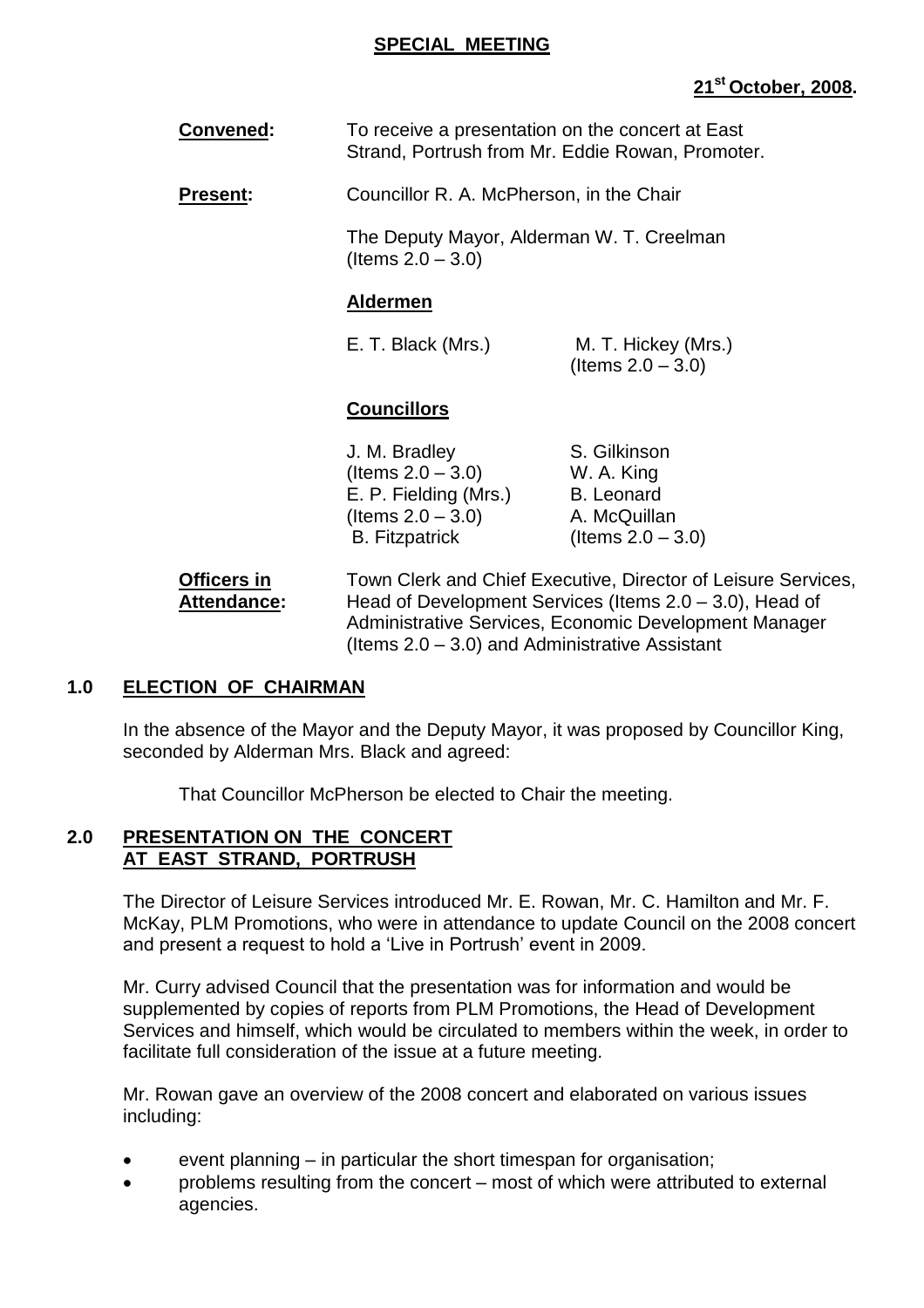The presenters made the point that, whilst the organisation of the concert within the venue was largely trouble free they acknowledged that anti-social behaviour outside the venue was a problem, but one that they felt able to address if permission was granted for a 2009 event.

Mr. Hamilton then presented plans for a 'Live in Portrush' event to take place on 13<sup>th</sup> June, 2009 and highlighted key themes viz:

- (i) the suitability of the East Strand car park for the event;
- (ii) benefits for the Portrush area which would result from the event;
- (iii) more than adequate time span for event planning including off-site preparation;
- (iv) proposed solutions to the problems which had arisen in 2008.

The representatives requested Council's permission to hold the 2009 event.

An extended period of discussion ensued, during which members' various questions were answered by the representatives, including:

- $\triangleright$  anti-social behaviour;
- $\triangleright$  litter collection including the possibility of a contribution to Council for its work outside the event;
- $\triangleright$  unscheduled disembarkation from buses;
- $\triangleright$  people causing problems whilst walking between the concert site and the campsites;
- $\triangleright$  the possibility of organising an event for a more mature audience.

The Chairman thanked the representatives for their presentation and their reassurances that the problems which occurred at the 2008 event would not recur in 2009.

#### **3.0 BEST WISHES**

The Chairman extended best wishes for a speedy recovery from illness to Alderman McClure and Councillor Mrs. Johnston.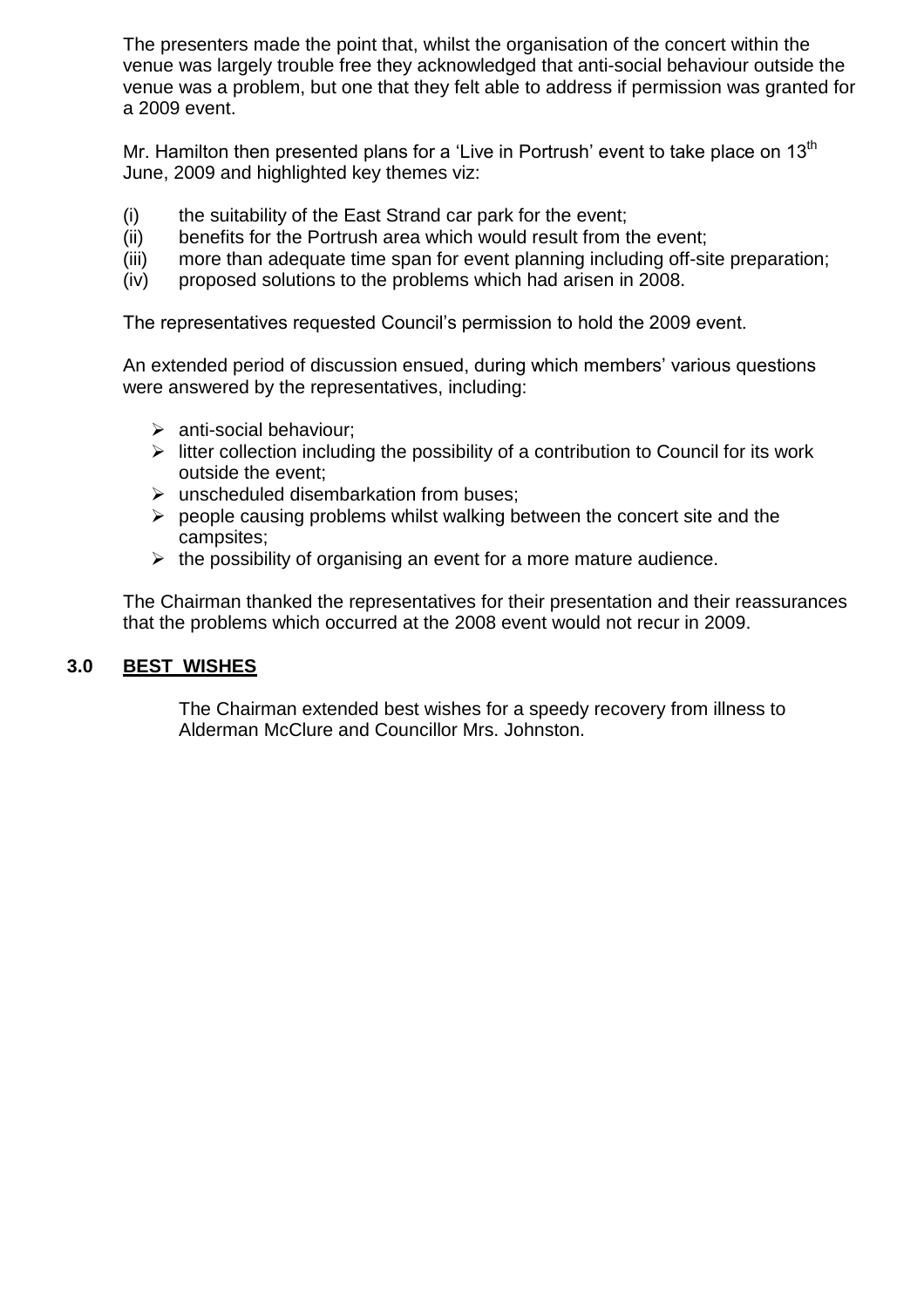#### **SPECIAL MEETING**

# **28th October, 2008.**

| <b>Convened:</b> | To receive the Building Control Annual<br>Report 2007/08 |                                                     |  |
|------------------|----------------------------------------------------------|-----------------------------------------------------|--|
| <b>Present:</b>  |                                                          | The Mayor, Councillor D. D. Barbour, in the Chair   |  |
|                  | The Deputy Mayor, Alderman W. T. Creelman                |                                                     |  |
|                  | <b>Aldermen</b>                                          |                                                     |  |
|                  | E. T. Black (Mrs.)                                       | D. McClarty                                         |  |
|                  | <b>Councillors</b>                                       |                                                     |  |
|                  | J. M. Bradley<br>O. M. Church (Mrs.)<br>A. S. Cole       | <b>B.</b> Fitzpatrick<br>S. Gilkinson<br>W. A. King |  |

| Officers in | Town Clerk and Chief Executive, Director of Technical |
|-------------|-------------------------------------------------------|
| Attendance: | Services, Principle Building Control Officer, Head of |
|             | Administrative Services and Administrative Assistant  |

J. J. Dallat B. Leonard<br>T. J. Deans R. A. McPh

R. A. McPherson

The Mayor welcomed Mr. R. White, Chief Building Control Officer, who was in attendance to present his Annual Report 2007/08 (previously supplied).

Mr. White thanked Council members on the Northern Group Building Control Committee and staff involved with the production of the report.

Mr. White then outlined topics within the Plan and elaborated on various issues including:

- building control work loads;
- performance indicators  $-$  Mr. White commented that the drop from 2006/07 targets was attributable to an unprecedented increase in workload preceding the introduction of enhanced thermal insulation regulations in November 2006;
- energy conservation and microgeneration;
- $\bullet$  energy performance certificates Mr. White expressed doubt as to the validity of these certificates citing problems with the method of calculation ;
- inter-group and cross-council co-ordination;
- study visit to Freigburg, Germany.

Discussion ensued during which Mr. White answered members' queries on various issues.

It was noted that the current year income generation by the Building Control units in the Northern Group could be down by as much as 40%.

The Mayor thanked Mr. White for his presentation.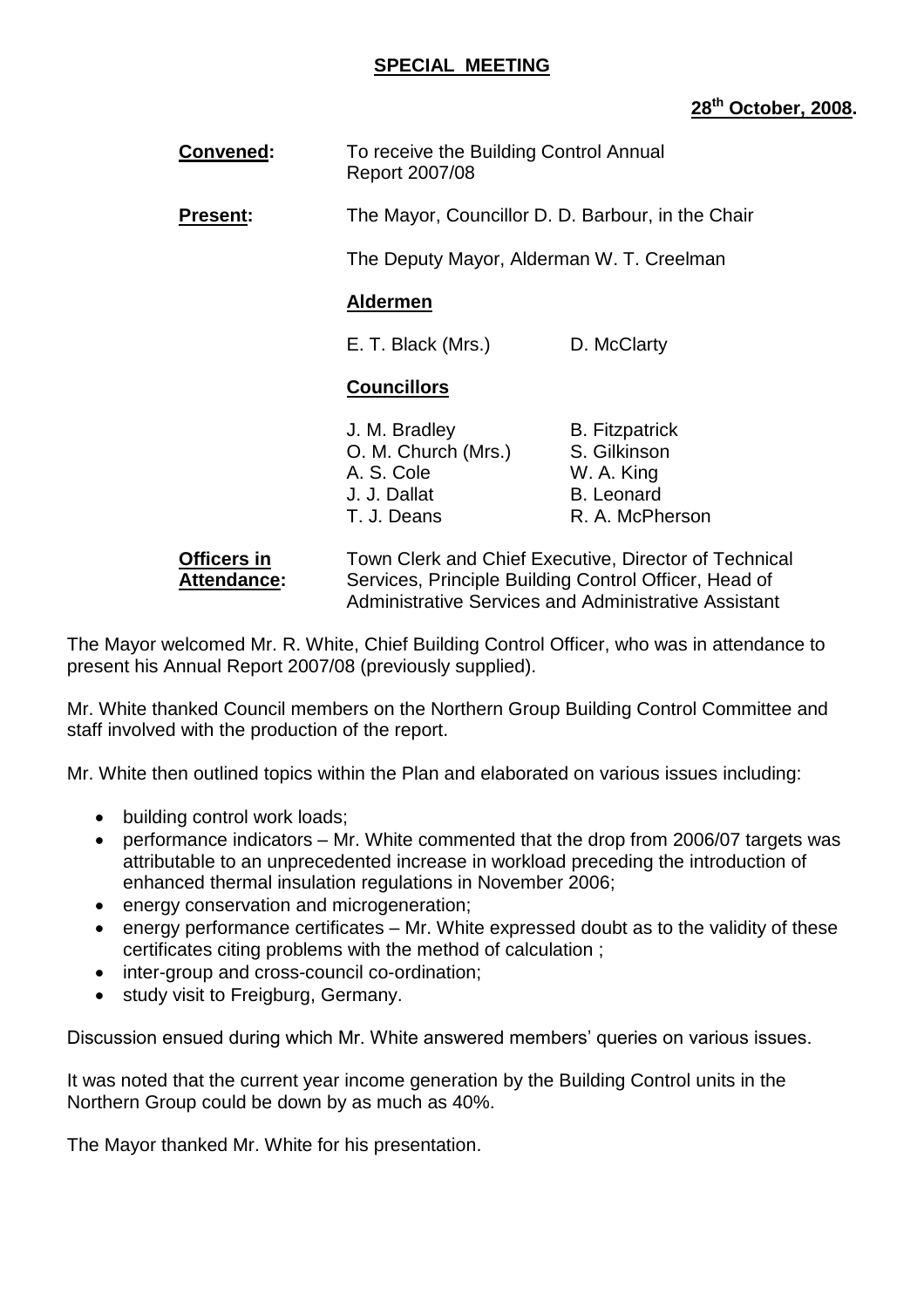#### **LEISURE AND ENVIRONMENT COMMITTEE**

## **4 th November, 2008.**

| <b>Present:</b>                   | Councillor T. J. Deans, in the Chair                                                                                                                                                                                                                                                                                                                                                        |                                                                                                                               |
|-----------------------------------|---------------------------------------------------------------------------------------------------------------------------------------------------------------------------------------------------------------------------------------------------------------------------------------------------------------------------------------------------------------------------------------------|-------------------------------------------------------------------------------------------------------------------------------|
|                                   | The Deputy Mayor, Alderman W. T. Creelman                                                                                                                                                                                                                                                                                                                                                   |                                                                                                                               |
|                                   | <b>Aldermen</b>                                                                                                                                                                                                                                                                                                                                                                             |                                                                                                                               |
|                                   | E. T. Black (Mrs.)<br>M. T. Hickey (Mrs.)                                                                                                                                                                                                                                                                                                                                                   | D. McClarty                                                                                                                   |
|                                   | <b>Councillors</b>                                                                                                                                                                                                                                                                                                                                                                          |                                                                                                                               |
|                                   | C. S. Alexander (Ms.)<br>J. M. Bradley<br>O. M. Church (Mrs.)<br>A. S. Cole<br>J. J. Dallat<br>(Items $1.0 - 3.6$ )<br>E. P. Fielding (Mrs.)<br><b>B.</b> Fitzpatrick                                                                                                                                                                                                                       | S. Gilkinson<br>N. F. Hillis<br>W. A. King<br><b>B.</b> Leonard<br>R. A. McPherson<br>A. McQuillan<br>$($ ltems 2.2 – 12.1.3) |
| <b>Officers in</b><br>Attendance: | Town Clerk and Chief Executive, Head of Administrative<br>Services, Director of Environmental Health, Head of<br>Development Services, Director of Leisure Services (Items<br>1.0 - 5.0), Causeway Museum Service Officer (Items 3.1 -<br>3.6), Leisure Services Officers, Director of Technical<br>Services, Technical and Waste Management Officer and<br><b>Administrative Assistant</b> |                                                                                                                               |
| Apology:                          | The Mayor                                                                                                                                                                                                                                                                                                                                                                                   |                                                                                                                               |

#### **1.0 WELCOME**

The Chairman welcomed everyone to the meeting. He extended a special welcome to journalism students from the University of Ulster.

#### **2.0 ENVIRONMENTAL HEALTH REPORT**

The Report of the Director of Environmental Health was considered (previously supplied).

Matters arising:

#### **2.1 Legal Proceedings**

It was agreed to discuss these proceedings "In Committee" at the end of the meeting.

#### **2.2 Fuel Poverty Initiative with Citizens'Advice Bureau**

Members agreed at the September Leisure and Environment Committee meeting that £5000 be made available to help alleviate fuel poverty to those in acute need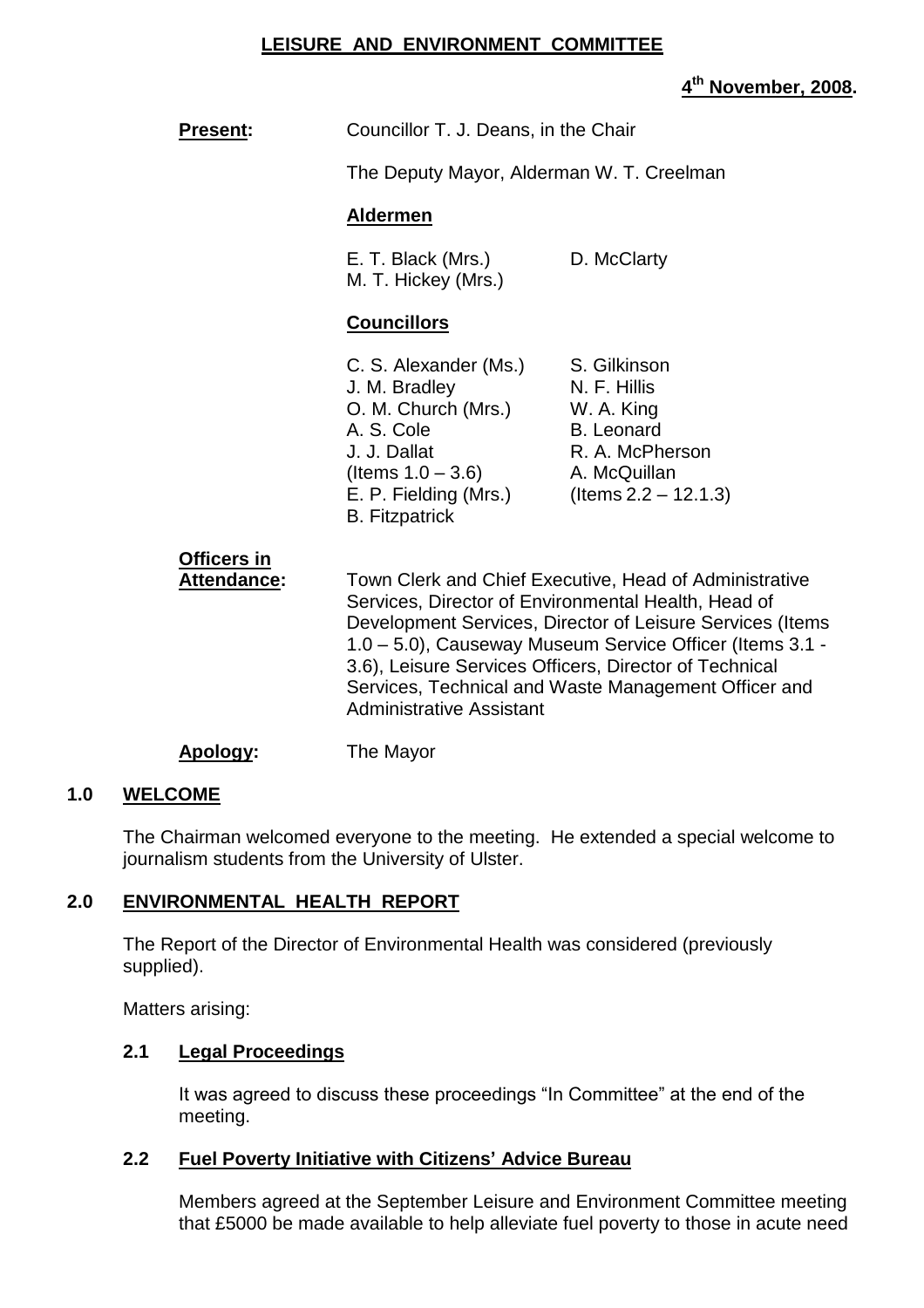within the Borough. Ms. Angela Welch, Manager of Causeway Citizens' Advice Bureau was in attendance to update members on how the fund would be administered.

Ms. Welch briefed members on two separate packages:

The first package, aimed at 100 households for over 65 year olds or those with mobility issues would include:

- One energy efficiency bulb
- A benefits check
- £20 of fuel stamps per household
- Energy saving tips
- Thermal clothing

The second package which would help 100 families, the working poor and singles, would include:

- A benefits check
- £20 of fuel stamps per household
- Energy saving tips

Ms. Welch advised that the Citizens' Advice Bureau would keep a register of those who had received assistance and the information would be forwarded to Council. Those wishing to enquire were advised to contact the Citizens' Advice Bureau at 24 Lodge Road, Coleraine or on 028 7034 4817. Each case would be judged on its merits and it would be on a first come, first served basis. Rather than through public advertisement, other voluntary and community organisations, namely Age Concern, Salvation Army, St. Vincent de Paul and Women's Aid had been consulted and would be referring clients to Citizens Advice Bureau for assessment.

Ms. Welch answered members' various questions and noted comments.

#### **Recommended:**

That Council agree to administer the funding package through Coleraine Citizens' Advice Bureau.

#### **2.3 Application for Amusement Permit as per The Betting, Gaming, Lotteries and Amusements (NI) Order 1985, Article 110**

An application for the grant of an Amusement Permit had been received from Mr. Michael McAdam, proprietor of The Jet Centre Complex, Riverside Park, Coleraine. The applicant had applied for use of 30 gaming machines, to be positioned and operated in an area that would be exclusively for use by persons over 18 years of age.

An Amusement Permit had previously been granted for the premises but had expired in 2004.

The department still awaits details regarding character references and necessary certification for the premises, pending a decision, in principle, to issue an Amusement Permit for the premises. Planning approval would not be required as the activity is regarded as incidental to the other services provided on the premises.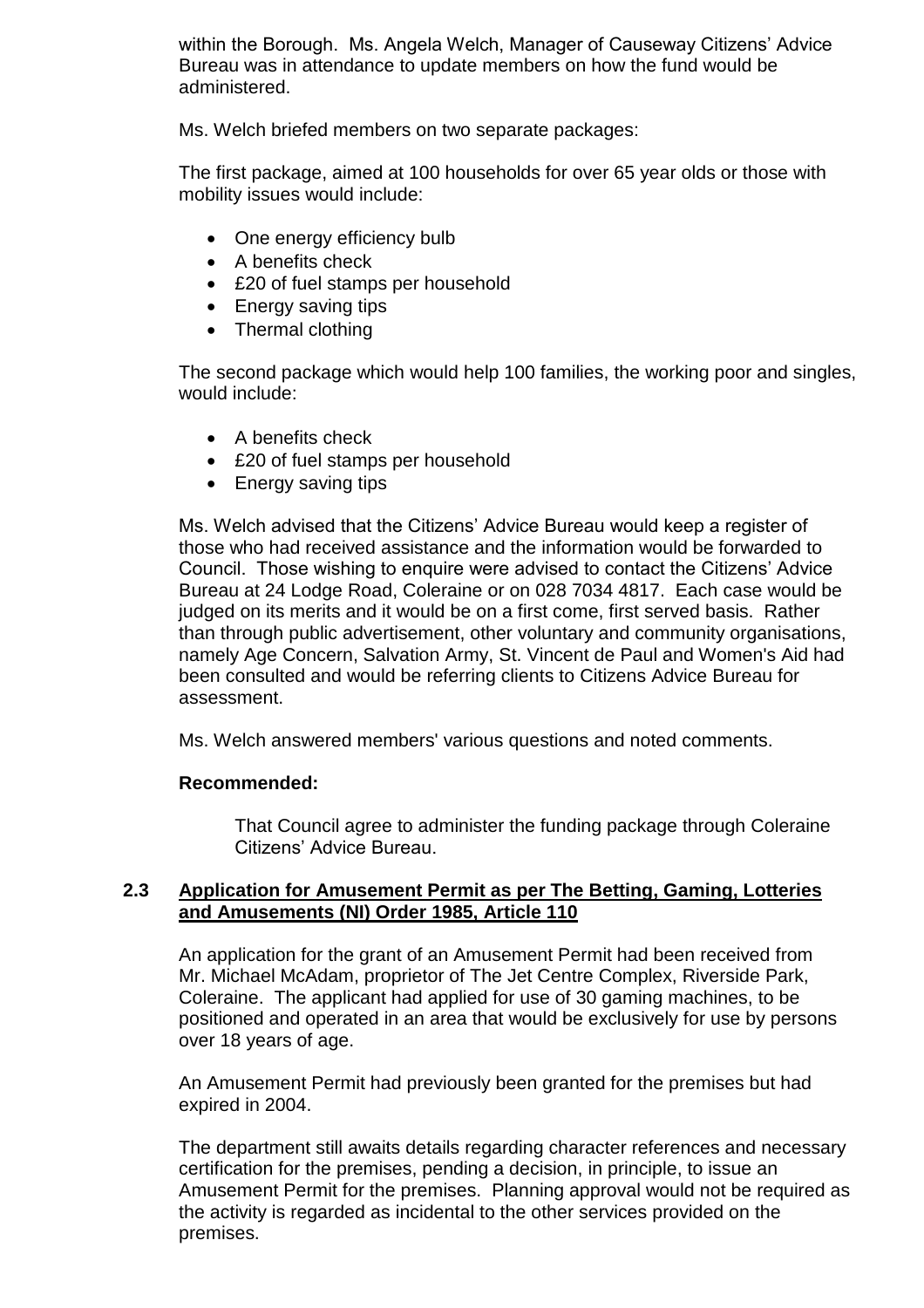#### **Recommended:**

That Council agree, in principle, to grant an Amusement Permit for The Jet Centre reflecting the conditions outlined.

## **2.4 Emergency Planning –Northern Ireland Direct (Flood Incident Line)**

The recent flooding in Northern Ireland highlighted the need for a single point of contact for citizens in the event of a major incident which would provide an easy to access focal point for services.

The Department of Finance and Personnel have been working on the establishment of a single, published Northern Ireland wide flooding incident line available to the public to report any incidences of flooding.

Council's Emergency Planning Officer has been working with incident line staff to ensure that appropriate triggers are installed in this new system to allow a representative of the Council to be informed immediately (Council's Emergency telephone) when a major incident has been reported. The Council representative, when notified, will initiate actions they deem appropriate for the incident in question.

The introduction of an incident line service has been endorsed by the Northern Ireland Executive and is included within the scope of the Northern Ireland Direct Phase 1 Programme.

#### **Recommended:**

That members endorse Council's participation in this service.

# **2.5 For Information**

#### **2.5.1 Outcome of Legal Proceedings**

## **The Dogs (NI) Order 1983 as amended by The Dangerous Dogs (NI) Order 1991**

Members noted the undernoted details on this topic:

| Defendant: Mr. Ian Freeman |
|----------------------------|
| <b>7C Hall Road</b>        |
| Coleraine                  |

Offence: Keeping a dog without a valid licence contrary to Article 17(1) of The Dogs (NI) Order 1983

Result: Fine £200 (£25 x 8) Costs £70 Court Cost £16

The Dog Licence is still outstanding and would be followed up by the Department.

# **3.0 LEISURE SERVICES REPORT**

The Report of the Director of Leisure Services was considered (previously supplied).

Matters arising: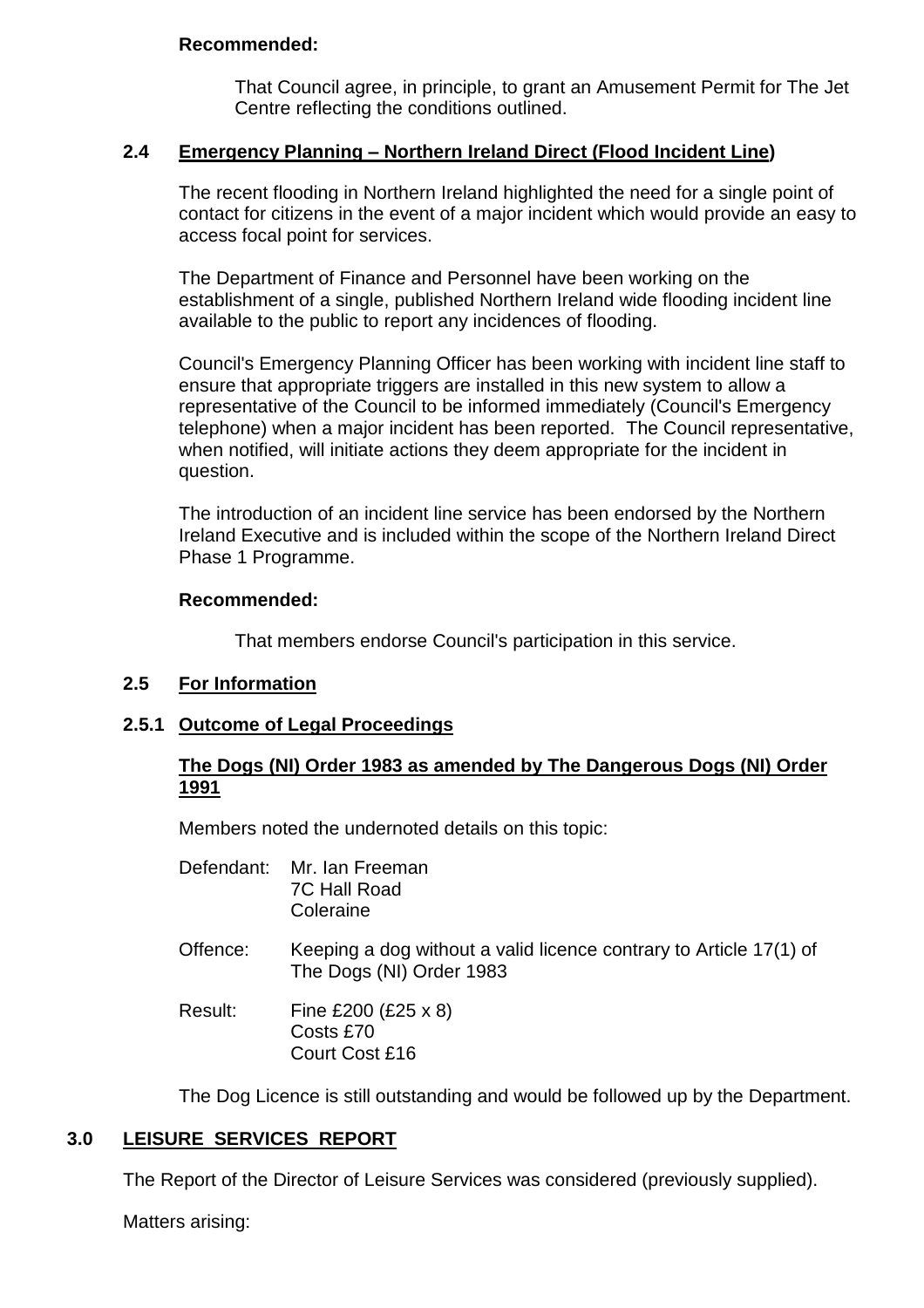## **3.1 Beach Party 2009**

The Director of Leisure Services advised members that Council had received requests from two promoters to hold an event in 2009. He advised members that there was no obligation on Council to grant permission for a Beach Party and it was up to members to make a decision. He also highlighted several factors which required consideration:

- The suitability of East Strand Car Park for a music event
- Types of events that could be held
- The formation of a working group.

It was proposed by Councillor Hillis and seconded by Councillor Fitzpatrick:

That Council do not hold future Beach Parties (defined as dancing/ raves) in East Strand Car Park.

An amendment was then proposed by Councillor Ms. Alexander and seconded by Councillor Bradley:

That a working group be formed so that a consultation process could take place between PSNI, residents, traders and others directly affected by the Beach Party.

A lengthy discussion ensued; several members suggested that Council seek expressions of interest for other types of events.

On a request for a recorded vote the amendment was put to the meeting and the members voted thus:

| For: | Alderman Mrs. Hickey                      |
|------|-------------------------------------------|
|      | Councillors Ms. Alexander, Bradley, Cole, |
|      | Dallat, Deans, Leonard and McQuillan (8)  |

**Against:** The Deputy Mayor Aldermen Mrs. Black and McClarty Councillors Mrs. Church, Mrs. Fielding, Fitzpatrick, Gilkinson, Hillis, King and McPherson (10)

The amendment, therefore, was lost by ten votes to eight.

The proposal was then put to the meeting, and on a request for a recorded vote the members voted thus:

| For: | The Deputy Mayor                                     |
|------|------------------------------------------------------|
|      | Aldermen Mrs. Black and McClarty                     |
|      | Councillors Ms. Alexander, Bradley, Mrs. Church,     |
|      | Cole, Mrs. Fielding, Fitzpatrick, Gilkinson, Hillis, |
|      | King, McPherson and McQuillan (14)                   |
|      | <b>Abstained:</b> Alderman Mrs. Hickey               |
|      | Councillors Dallat, Deans and Leonard (4)            |

The proposal was, therefore, carried.

#### **Recommended:**

That Council do not hold future Beach Parties in the East Strand Car Park.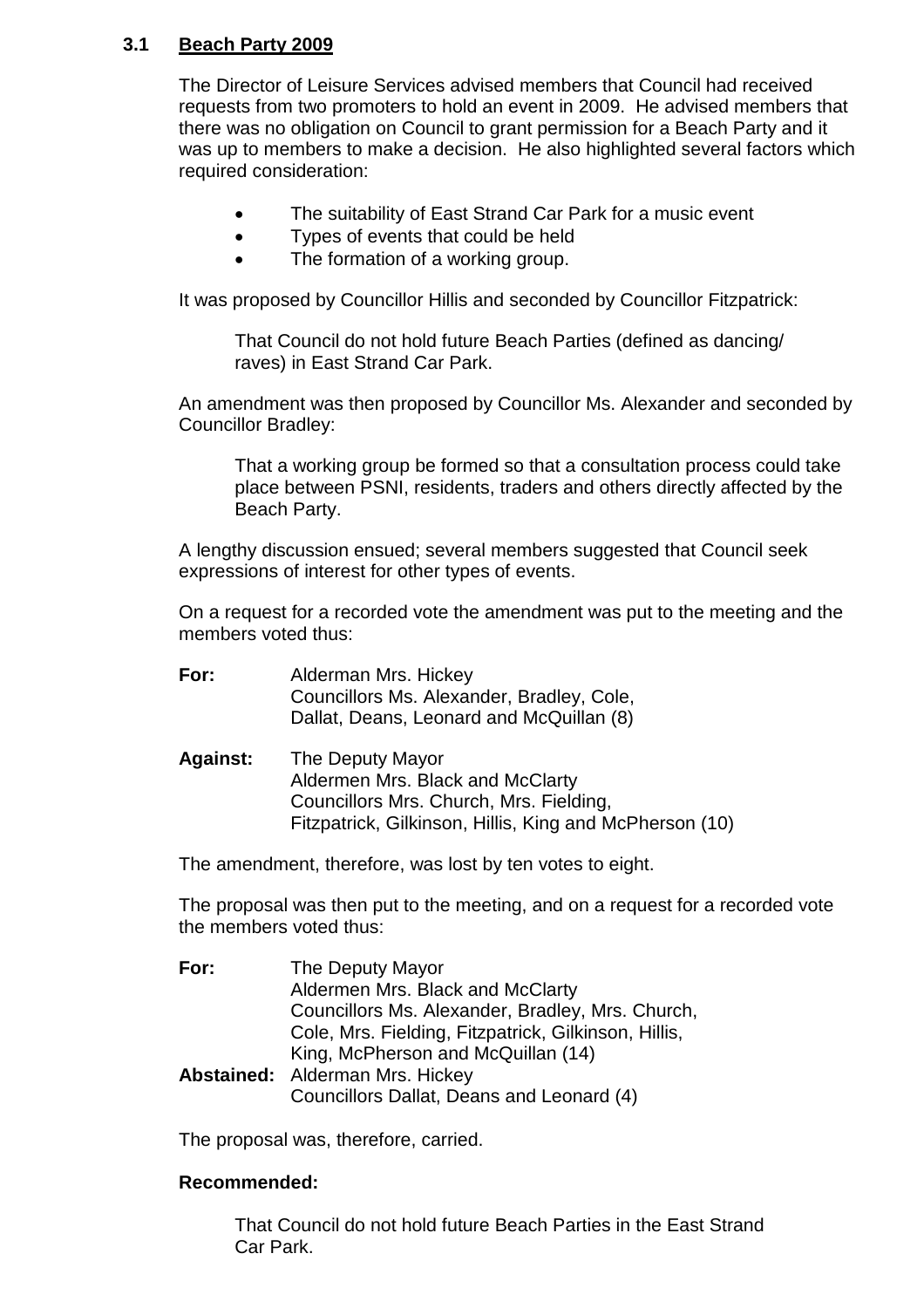It was agreed that the Director of Leisure Services investigate the possibility of other events for the site.

#### **3.2 Market Yard Project**

The Chairman welcomed The Causeway Museum Service Officer who was in attendance to give members an update on the Market Yard Project.

The Causeway Museum Service Officer briefed members on the Project and highlighted various issues including:

- The objectives
- The project concepts
- Market Yard Steering Group
- Costs to December 2009; £11,059,389
- Funding; DCAL £4,079,078; Grants £4,170,423; CBC £2,809,888

She also answered members' various questions on the project.

The Chairman thanked the Causeway Museum Service Officer for her interesting presentation.

#### **3.3 Coleraine Museum Collections Access Post**

#### **Recommended:**

That the annual contract for this post, due to expire in January 2009, be extended for twelve months.

#### **3.4 'Book of Coleraine'**

Members noted that Mr. Dan McLaughlin has handed over a very rare book, 'Book of Coleraine', a unique important record of the late  $18<sup>th</sup>/early$  19<sup>th</sup> century townscapes of Coleraine to Coleraine Museum. Council would be informed of a date for the official handover with the Mayor, subject to Mr. McLaughlin's health.

# **3.5 150th Anniversary of Coleraine Town Hall**

Members noted that 2009 marks the 150<sup>th</sup> anniversary of Coleraine Town Hall and officers were considering a number of ways to mark the anniversary.

#### **Recommended:**

That the Events Working Group, with the support of officers from Leisure and Development Services, progress the plans. It was also recommended that the Caretaker for Coleraine Town Hall be included in this support.

#### **3.6 Plantation (400 years)**

Members noted that Causeway Museum Service has been in discussion with other cross sectoral interests such as the Northern Ireland Environment Agency to plan commemorations of the Plantation within the context of Northern Ireland as a whole.

#### **Recommended:**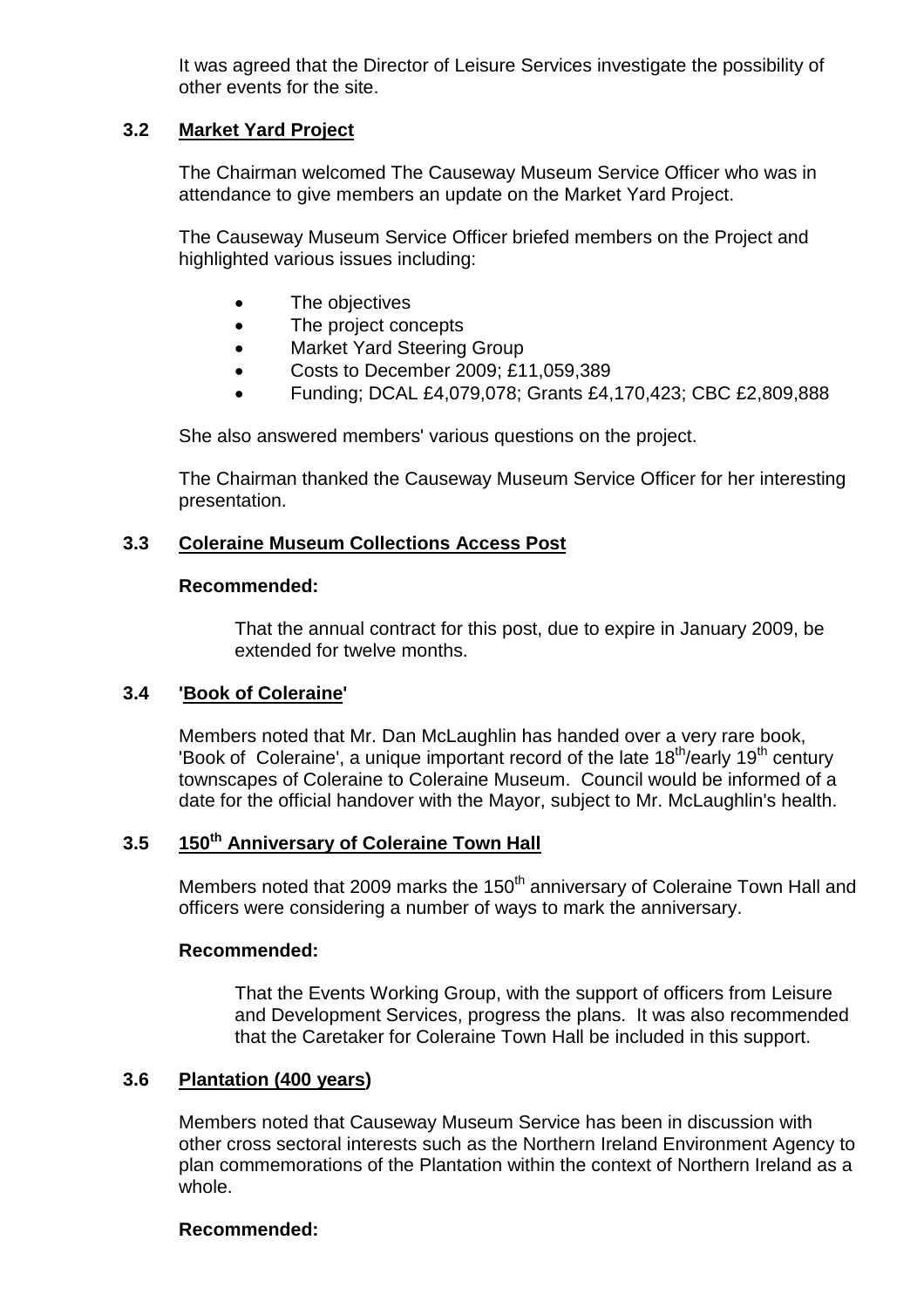That the Events Working Group take forward appropriate plans and their implementation.

#### **3.7 Caravan Parks –2008 Season**

Consideration was given to information on this topic, as detailed in the report.

#### **Recommended:**

- (1) That site fees be increased by 3.47% for the 2009 season (to £1900 including VAT and rates)
- (2) That there be no increase in the touring fees for the 2009 season.

A member raised concern about a bird fouling problem at Carrick Dhu Caravan Park. The Leisure Services Officer (Facilities) advised that he would report back to Council after investigation.

#### **3.8 Coleraine Leisure Centre –Christmas Opening**

Members noted the opening/closing hours for Coleraine Leisure Centre as detailed in the report.

#### **3.9 Requests for Financial Assistance**

#### **3.9.1 Canoe Access Signage Strategy**

A request had been received from the Countryside Access and Activities Network for financial assistance to provide road signage showing public access to sites which are suitable for paddlers.

#### **Recommended:**

That Council contribute £1,025.82 in the 2009/2010 financial year to the work of the Canoe Access Signage Strategy.

#### **3.9.2 Coastal Canoe Trail Project**

A request had been received from the Countryside Access and Activities Network for financial assistance for the above project for a series of coastal canoe trails.

#### **Recommended:**

That Council contribute £1,573.95 in the 2009/2010 financial year to the work of the Coastal Canoe Trail Project.

A member's concern about the delay in introducing legislation to control jet skis was noted.

## **3.9.3 Waymarked Way Guides –2 nd Edition**

A request had been received from the Countryside Access and Activities Network for financial assistance for the above project to assist with the reprint of guides.

#### **Recommended:**

That Council contribute £977.45 in the 2009/2010 financial year to assist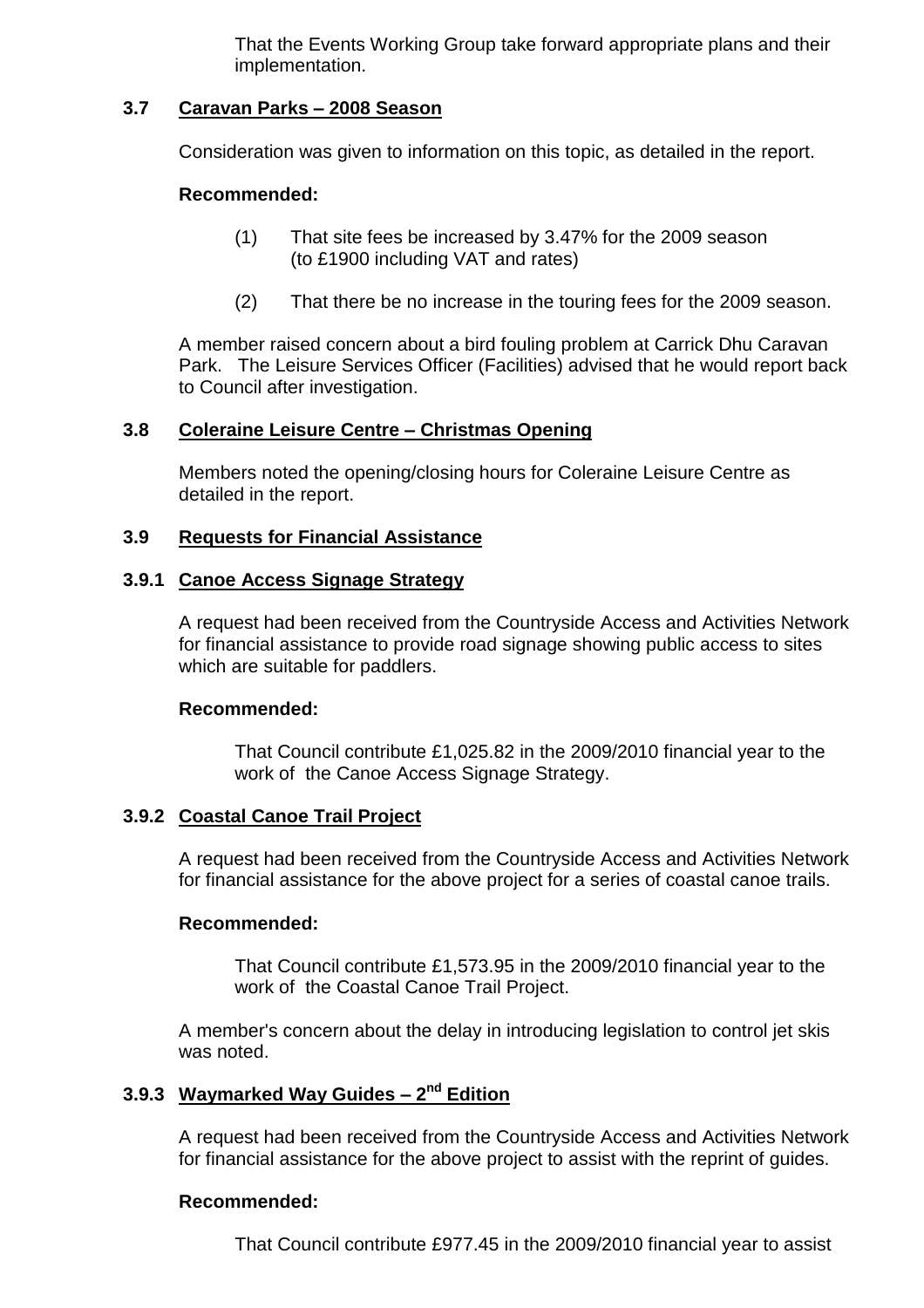with the reprint of guides.

# **3.9.4 Northern Ireland Special Festival of Pool**

A request had been received from the Northern Ireland Special Festival of Pool for financial assistance towards the costs of staging the Northern Ireland Special Festival of Pool at the Lodge Hotel, Coleraine from  $17<sup>th</sup> - 20<sup>th</sup>$  November, 2008.

## **Recommended:**

That Council contribute £1,000 to the Northern Ireland Special Festival of Pool to assist with costs for the Northern Ireland Special Festival of Pool.

## **3.10 Future Champions Sports Academy**

Members noted information on this Academy as detailed in the report.

## **4.0 TECHNICAL SERVICES REPORT**

The Report of the Director of Technical Services was considered (previously supplied).

Matters arising:

## **4.1 Refuse Crews –Additional Resources**

#### **Recommended:**

That Council employ a permanent additional full time crew of one driver and two loaders, given that, for health and safety reasons, crews could no longer ride on the back of the lorries.

Members noted that the monies allocated for the introduction of the brown bins, which had been postponed, would be used to finance the additional full time refuse collection crew.

#### **4.2 Recycling (Blue) Bin Charges**

Consideration was given to information on this topic, as detailed in the report. Following discussion, it was proposed by Councillor Cole:

That there continue to be no charge for blue bins as an encouragement to householders to recycle.

Councillor Cole failed to find a seconder for his proposal.

It was then proposed by Councillor McPherson and seconded by Councillor Hillis:

That the officer's recommendations be accepted.

As an amendment it was proposed by Councillor Leonard and seconded by Councillor Ms. Alexander:

That the blue bin charges be deferred for a year to allow everyone to receive a free blue bin.

On being put to the meeting the amendment was lost, four members voting in favour and nine members voting against.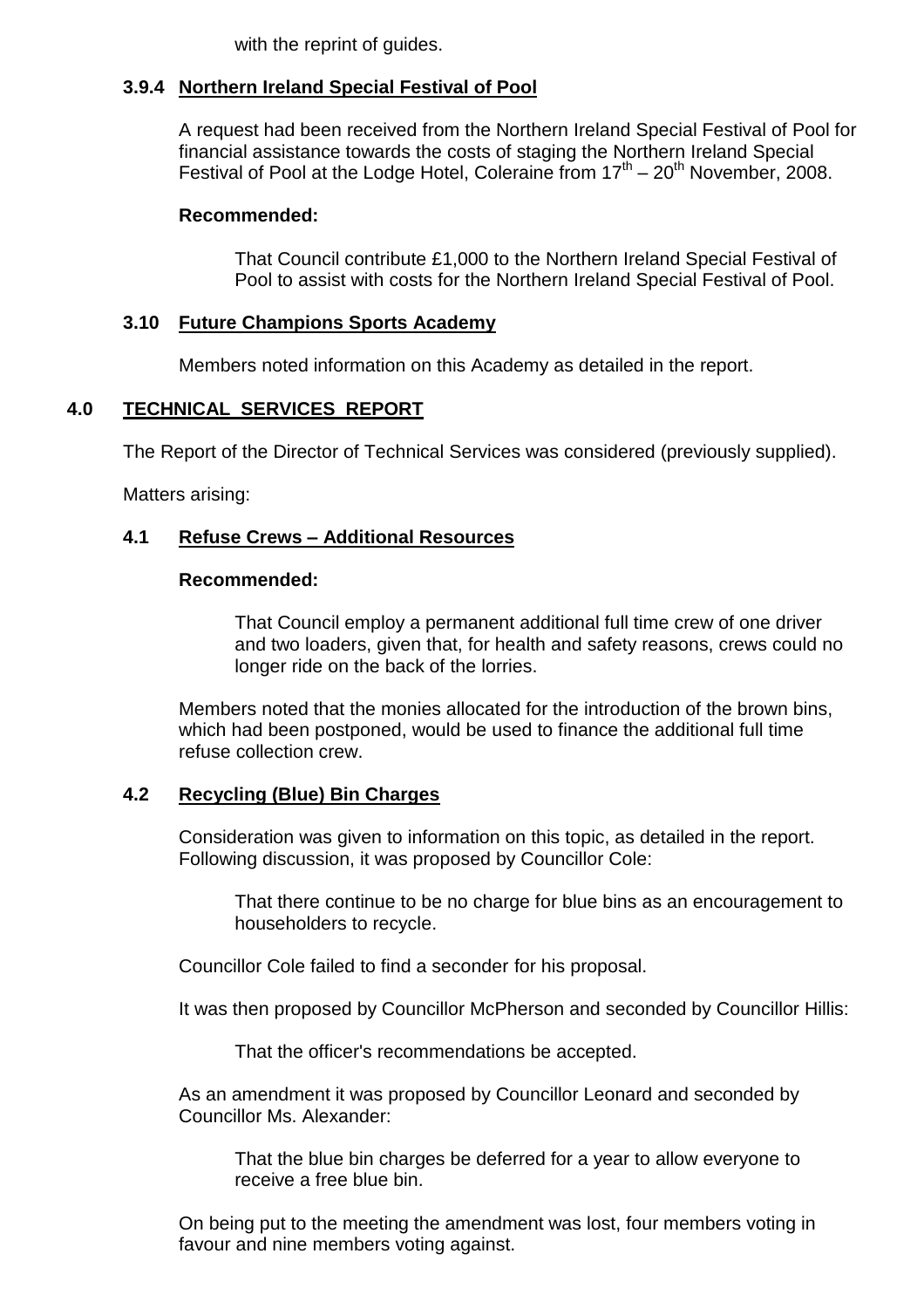On being put to the Meeting the proposal was carried, nine members voting in favour and three members voting against.

#### **Recommended:**

- (1) That a charge of £35 be levied for all blue bins supplied by Council to new premises or as replacements.
- (2) That if a black bin and a blue bin are both required for the same property the combined charge be £55.

#### **4.3 DRD Roads Service –Disabled Parking Bay**

#### **Recommended:**

That Council support Roads Service's proposal to provide a disabled parking bay at the undernoted location:

• Adjacent to 73 The Crescent, Coleraine

## **4.4 Entertainment Licence**

#### **4.4.1 Shenanigans Complex, 78-79 The Promenade, Portstewart**

An application for a renewal of an Entertainment Licence had been received from Mr. S. Kher, c/o Shenanigans Complex.

Days and times on which it is intended to provide entertainment:

Monday/Tuesday – Saturday/Sunday 9.00 p.m. – 1.00 a.m. Sunday 9.00 p.m. – midnight.

#### **Recommended:**

That the Entertainment Licence be renewed subject to the following special conditions:

- (1) A Compressor Acoustic Limiter should be fitted to all of the premises where entertainment is provided.
- (2) Special attention is drawn to Section 16 (b) (II) in Schedule 2 regarding inaudibility in neighbouring residential property after 11.00 p.m. Presently this condition is being met through the use of acoustic limiters installed into the sound systems servicing the ground, first and second floors. These limiters should be calibrated in conjunction with advice from the Council's Environmental Health Department and must not be re-calibrated without their approval.
- (3) Any works carried out to the fabric of the building must be in consultation with Council's Licensing Department. When these works are being carried out such steps as are necessary must be taken to ensure that noise due to entertainment does not contravene the inaudibility criteria mentioned above.
- (4) Door Supervisors: All door supervisors employed within the licensed premises must be registered with a scheme recognised by Coleraine Borough Council.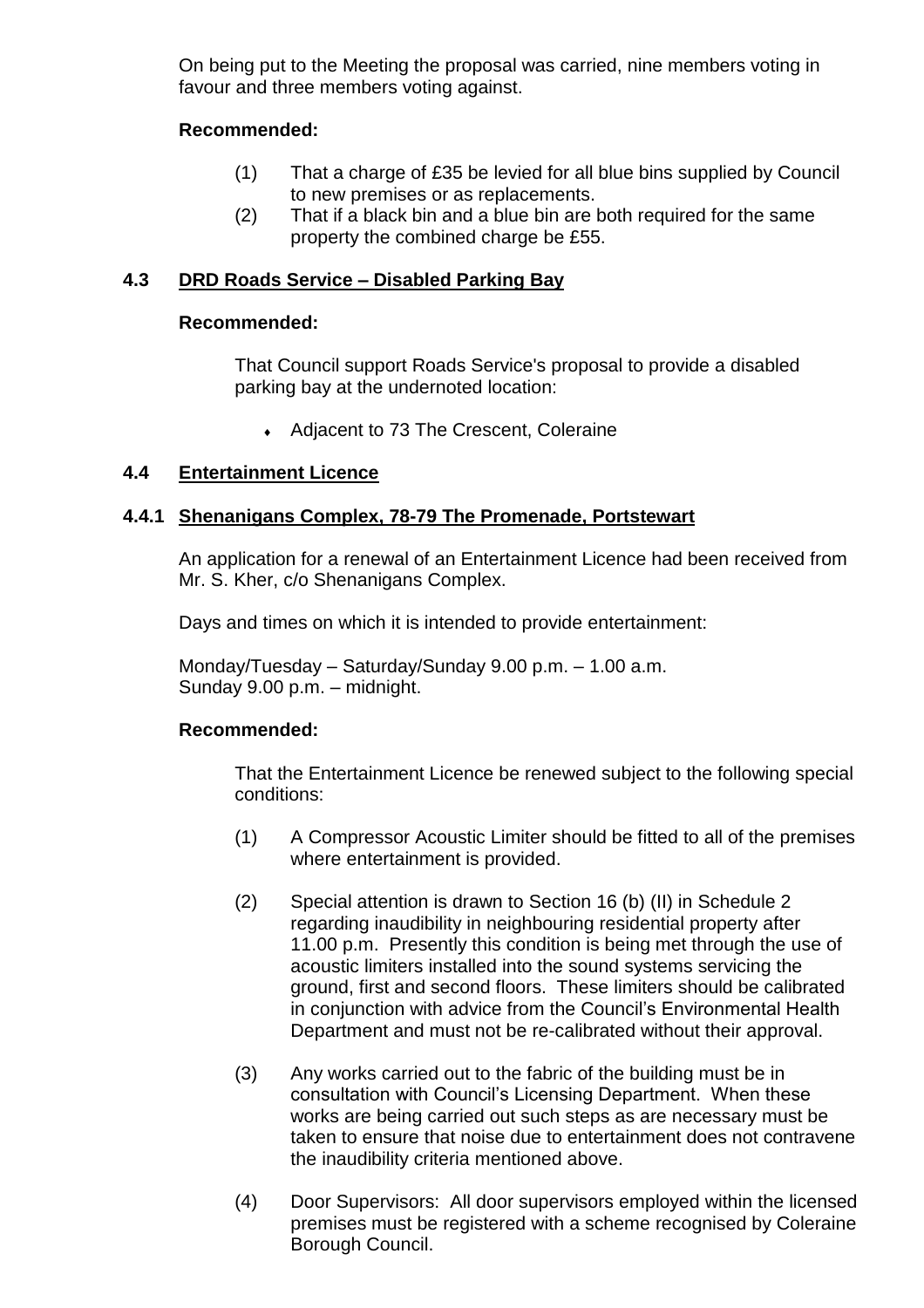## **4.5 For Information**

Members noted information, as detailed in the report, on the following topics:

- (1) Illegal Waste Activity
- (2) North West Regional Waste Management Group (an information pack would be available in the library)
- (3) Coastal Biodiversity & Beach Safety  $A$  pack of Facts about the North Coast

## **4.6 Building Control**

#### **4.6.1 Approvals**

Members noted that approval had been granted for 39 applications.

# **5.0 REMEMBRANCE SUNDAY, 9TH NOVEMBER, 2008 - ARRANGEMENTS**

It was noted that the main Council ceremony for Remembrance Day would be in Kilrea on Sunday, 9<sup>th</sup> November, 2008. On a request for nominees to represent Council at ceremonies outside Kilrea, the following nominations were agreed:

| Coleraine   |  | The Deputy Mayor                                                                                                                     |
|-------------|--|--------------------------------------------------------------------------------------------------------------------------------------|
| Portrush    |  | Councillor Ms. Alexander was proposed by Councillor<br>Hillis, seconded by Alderman Mrs. Hickey and agreed<br>to represent Portrush. |
| Portstewart |  | Councillor Fitzpatrick was proposed by Councillor<br>McPherson and seconded by Councillor King.                                      |
|             |  | Councillor Mrs. Fielding was proposed by Councillor<br>Bradley and seconded by Councillor Gilkinson.                                 |
|             |  | On being put to the meeting, Councillor Fitzpatrick was<br>nominated to represent Portstewart by 9 votes to 6.                       |
| Garvagh     |  | Councillor Mrs. Church was proposed by Councillor<br>King and seconded by Councillor Ms. Alexander.                                  |
|             |  | Councillor McQuillan was proposed by Councillor<br>Bradley and seconded by Councillor Gilkinson.                                     |
|             |  | On being put to the meeting, Councillor Mrs. Church<br>was nominated to represent Garvagh by 9 votes to 5.                           |
| Aghadowey   |  | Councillor Cole was proposed by Councillor McQuillan,<br>seconded by Councillor McPherson and agreed to<br>represent Aghadowey.      |
| Castlerock  |  | Alderman McClarty was proposed by Councillor King<br>and seconded by Councillor Mrs. Church.                                         |
|             |  |                                                                                                                                      |

Councillor McQuillan was proposed by Councillor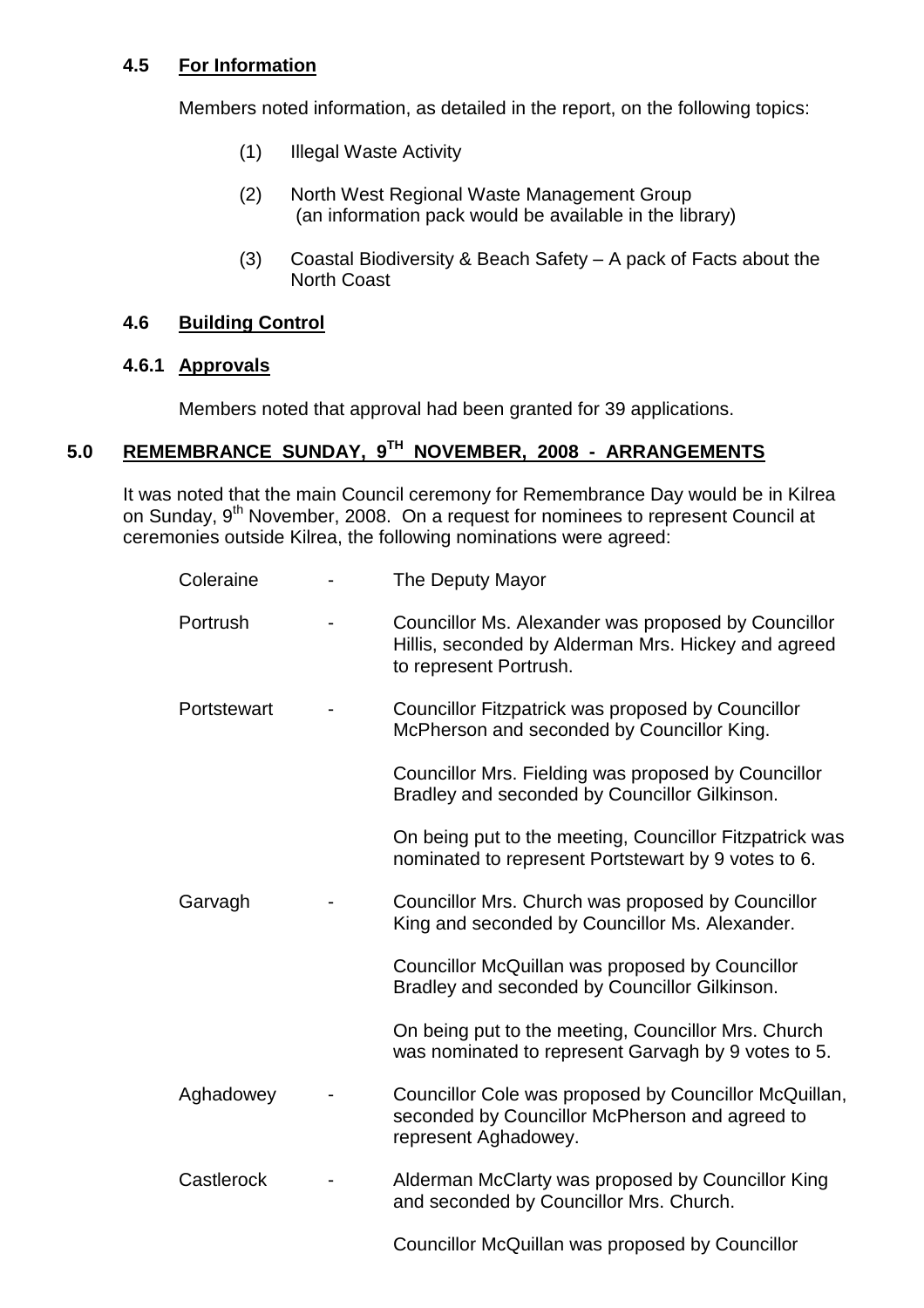Bradley and seconded by Councillor Gilkinson.

On being put to the meeting, Alderman McClarty received 7 votes and Councillor McQuillan received 7 votes. With the casting vote of the Chairman, Councillor McQuillan was nominated.

Following discussion Councillor McQuillan withdrew his nomination and it was agreed that Alderman McClarty represent Castlerock.

## **6.0 ZOMBA CONCERT**

The Zomba Action Project had invited members to a Community Concert featuring a Community Choir (conductor: Miss Roberta Scott, accompanying pianist: Mr. Peter Wilson), Dunloy Accordion Orchestra, Mrs. Hope Gardiner, Compere: Mr. Brian Johnston in The Diamond Hall, University of Ulster at Coleraine on Thursday, 20<sup>th</sup> November. 2008 at 8.00 p.m. Admission £10.00.

# **7.0 DOCUMENT TABLED**

University of Ulster, Riverside Theatre Management Committee Annual Report 2007/2008.

# **8.0 NORTHERN HEALTH & SOCIAL CARE TRUST**

The Head of Administrative Services advised members that a representative of The Northern Health and Social Care Trust would be attending a meeting at the end of November to discuss the Future of Health and Social Care Services in the Northern Trust - Modernising Health and Social Care Services ––Engagement and Consultation Programme. Members noted that this report would be available in the library.

#### **9.0 ICE ARENA PROJECT**

A member requested that officers meet with Planning/Roads Service to obtain an update on an apparent roads access problem. It was noted that a report would be brought to a future meeting.

#### **10.0 TOWN CENTRE REGENERATION PROJECT –CHURCH STREET, COLERAINE**

A member enquired when the seating and litter bins would be returned to Church Street, Coleraine. The Director of Technical Services advised that the new street furniture would be put in place shortly.

#### **11.0 SIGNAGE FOR BOAT TRIPS, PORTRUSH HARBOUR**

On a request for information on this topic, members were advised that Council's decision had been implemented and that a full report would be brought to Council when subsequent legal queries had been resolved.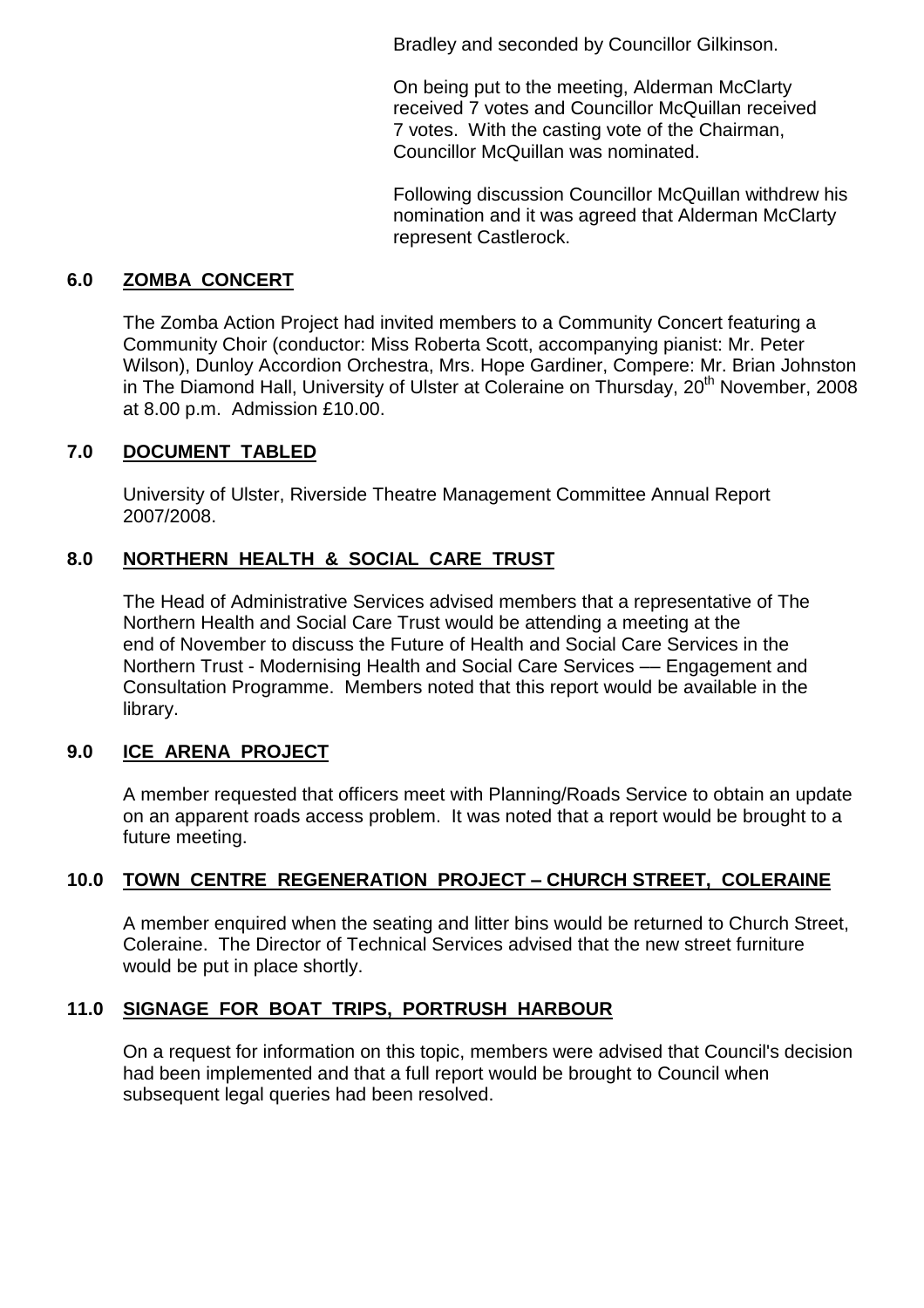#### **PLANNING COMMITTEE**

# **11th November, 2008.**

| <b>Present:</b>            | Councillor W. A. King in the Chair<br>The Mayor, Councillor D. D. Barbour<br>The Deputy Mayor, Alderman W. T. Creelman<br>(Items $2.3 - 7.0$ )                                       |                                                                                                                       |  |
|----------------------------|--------------------------------------------------------------------------------------------------------------------------------------------------------------------------------------|-----------------------------------------------------------------------------------------------------------------------|--|
|                            |                                                                                                                                                                                      |                                                                                                                       |  |
|                            |                                                                                                                                                                                      |                                                                                                                       |  |
|                            | <b>Aldermen</b>                                                                                                                                                                      |                                                                                                                       |  |
|                            | E. T. Black (Mrs.)                                                                                                                                                                   | M. T. Hickey (Mrs.)                                                                                                   |  |
|                            | <b>Councillors</b>                                                                                                                                                                   |                                                                                                                       |  |
|                            | C. S. Alexander (Ms.)<br>J. M. Bradley<br>(Items $2.14 - 7.0$ )<br>O. M. Church (Mrs.)<br>A. S. Cole<br>J. J. Dallat<br>T. J. Deans<br>E. P. Fielding (Mrs.)<br>(Items $1.0 - 5.3$ ) | <b>B.</b> Fitzpatrick<br>S. Gilkinson<br>N. F. Hillis<br>(Items $2.3 - 7.0$ )<br><b>B.</b> Leonard<br>R. A. McPherson |  |
| Also in<br>Attendance:     | Representatives from the Planning Service -<br>Mr. P. Duffy and Mr. A. McGreavy                                                                                                      |                                                                                                                       |  |
| Officers in<br>Attendance: | Administrative Officer, Principal Environmental Health<br><b>Officer and Administrative Assistant</b>                                                                                |                                                                                                                       |  |
| <b>Apologies:</b>          | Aldermen McClarty and McClure<br>Councillors Mrs. Johnston, McLaughlin and McQuillan                                                                                                 |                                                                                                                       |  |

#### **1.0 WELCOME**

The Chairman welcomed everyone present to the Meeting, including students from the University of Ulster and Mr. Alex Mdooko, Chief Executive, Zomba City Council.

## **2.0 PLANNING APPLICATIONS**

A list of one hundred and four applications was presented for consideration (previously supplied).

#### **Applications Deferred from Previous Meeting**

2.1 Application No. D1 C/2006/0796/F Change of use from café to hot food takeaway at 2 Waterside, Coleraine for Mr. G. Heaney 2.2 Application No. D2 The opinion of the Planning Service was

The opinion of the Planning Service was to refuse.

It was agreed that the application be refused.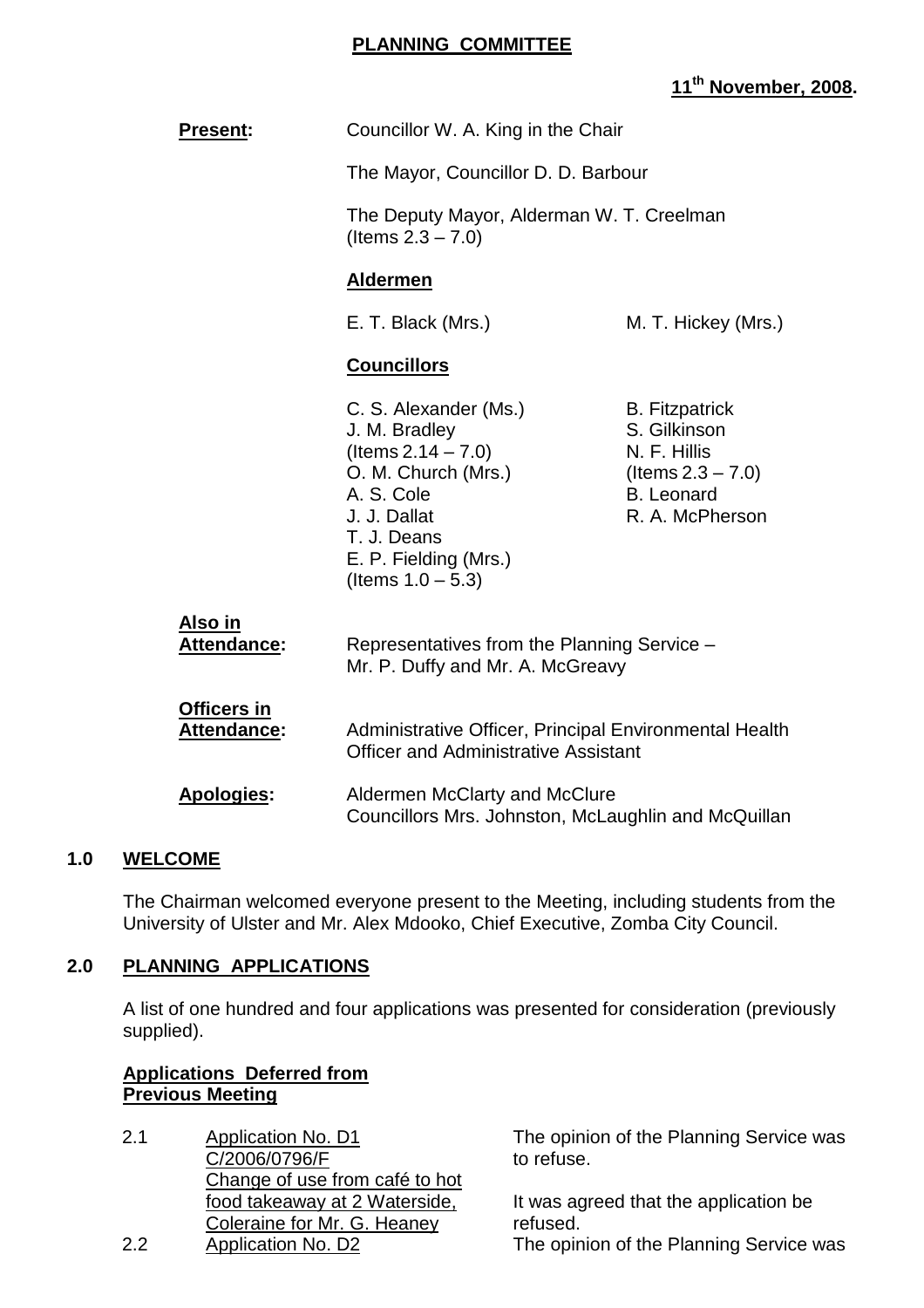C/2006/1126/F Proposed extension of workshop and stores to existing engineering works at 158 Castleroe Road, Coleraine for Roe Engineering

2.3 Application No. D3 C/2006/1144/F Restoration of ice house, improvement of salmon cottage and redevelopment of adjoining outbuildings into three new dwellings at 50 Beach Road, Portballintrae for Mr. S. Sweeney to approve.

It was agreed that the application be approved.

The opinion of the Planning Service was to approve.

Following discussion it was proposed by Councillor Ms. Alexander and seconded by Councillor Hillis:

> That Council support a refusal.

On a request for a recorded vote the members voted thus:

**For:** Alderman Mrs. Hickey Councillors Ms. Alexander, Dallat, Fitzpatrick, Hillis and Leonard (6)

**Against:** The Mayor and Deputy Mayor Councillors Mrs. Church, Deans, Mrs. Fielding, Gilkinson and King (7)

#### **Abstent-**

**ions:** Alderman Mrs. Black, Councillors Cole and McPherson (3)

The proposal was lost, six members voting in favour and seven members voting against.

The opinion of the Planning Service was to approve.

It was agreed that the application be approved.

2.4 Application No. D4 C/2007/0136/F Demolition of existing dwelling and erection of off-site two storey dwelling with loft conversion and garage/ancillary building approx. 443m west of 9 Ballywatt Road, Coleraine for Mr. A. Hutchinson

2.5 Application No. D5 C/2007/0484/F Retrospective planning for access laneway to No. 86 Dunboe Road, Macosquin for Mr. and Mrs. A. **McGarvey** 

2.6 Application No. D6 C/2007/0658/RM

The opinion of the Planning Service was to approve.

It was agreed that the application be approved.

The opinion of the Planning Service was to approve.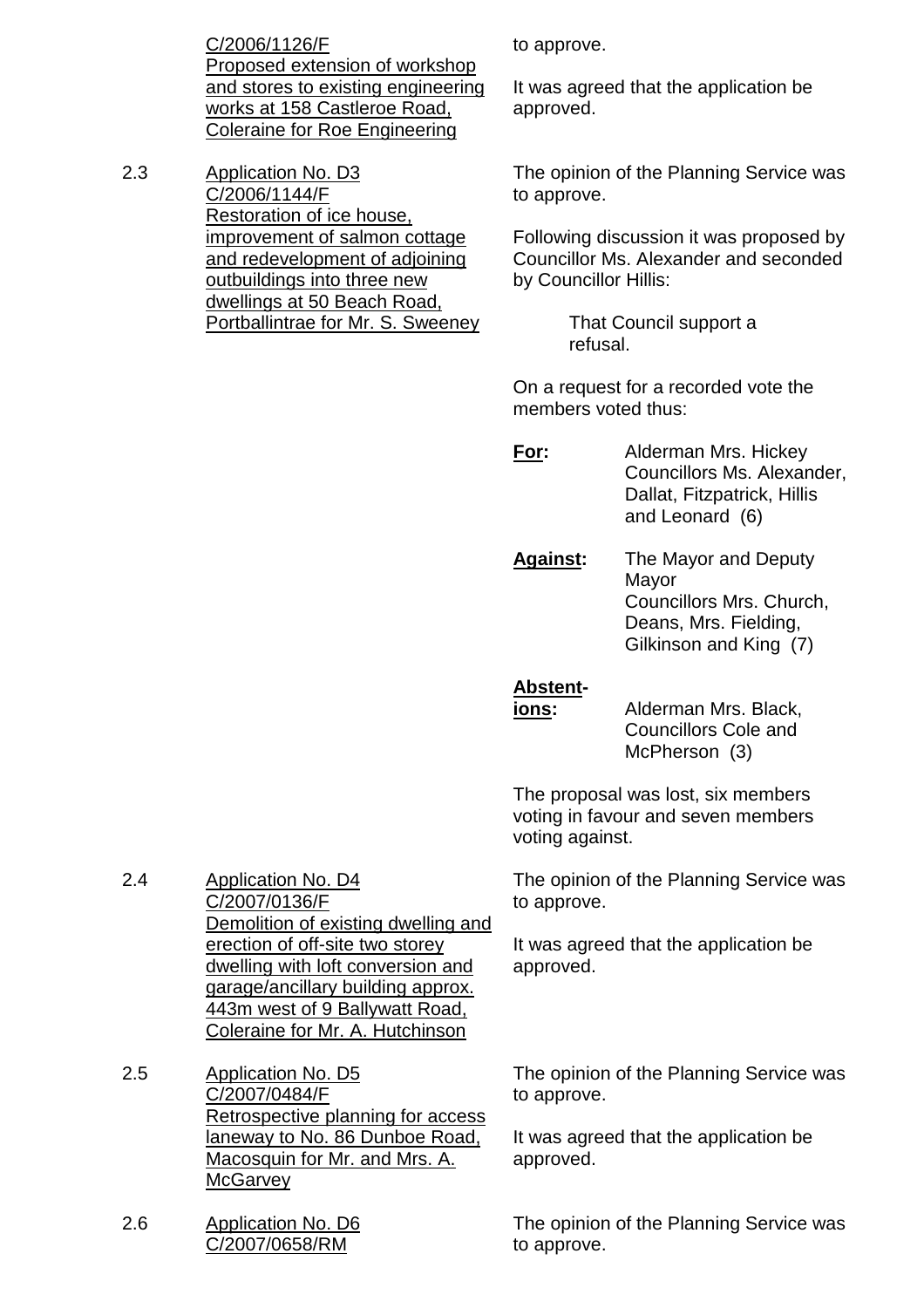Proposed two storey dwelling and garage adjacent to 45a Greenhill Road, Garvagh for Mr. and Mrs. A. Abernethy

- 2.7 Application No. D7 C/2007/0997/O Site for dwelling and garage to replace old cottage between 15 and 17 Glenkeen Road, Aghadowey for Mr. B. McAuley
- 2.8 Application No. D8 C/2007/1111/F Amendment to approval ref: C/2004/0723/F to provide 15 no. apartments with associated carparking and amendments to elevational treatment in lieu of licensed restaurant and 13 no. apartments at 18-23 Portmore Road, Portstewart for PRH **Construction**
- 2.9 Application No. D9 C/2008/0258/F 4 no. semi-detached split level dwellings at 2 Ardbeg Drive, Coleraine (with access via shared driveway off Ardbeg Drive) for Mr. A. Adams
- 2.10 Application No. D10 C/2008/0274/F Retention of change of use of garage to hairdressing salon and store at 2 Ashfield Drive, Portstewart for Mr. and Mrs. R. **Cahoon**
- 2.11 Application No. D11 C/2008/0323/F Extension to provide first floor accommodation on top of existing ground floor side extension at 111 Dunluce Road, Portrush for Mr. R. Henry
- 2.12 Application No. D12 C/2008/0352/F 20m high Francis & Lewis monopole with 3 radio antennae at centre height 18.7m, 2 by 600mm dia. dishes, 3g radio equipment cabinet and 2g equipment cabinets, 1m cabinet all within compound comprising of 1.8m high

It was agreed that the application be approved.

The opinion of the Planning Service was to approve.

It was agreed that the application be approved.

The opinion of the Planning Service was to approve.

It was agreed that the application be approved.

Alderman Mrs. Hickey, Councillors Ms. Alexander, Fitzpatrick and Hillis asked to be recorded as dissenting with the decision to approve.

The opinion of the Planning Service was to refuse.

It was agreed that the application be refused.

The opinion of the Planning Service was to approve.

It was agreed that the application be approved.

The opinion of the Planning Service was to approve.

It was agreed that the application be approved.

The opinion of the Planning Service was to approve.

It was agreed that the application be approved.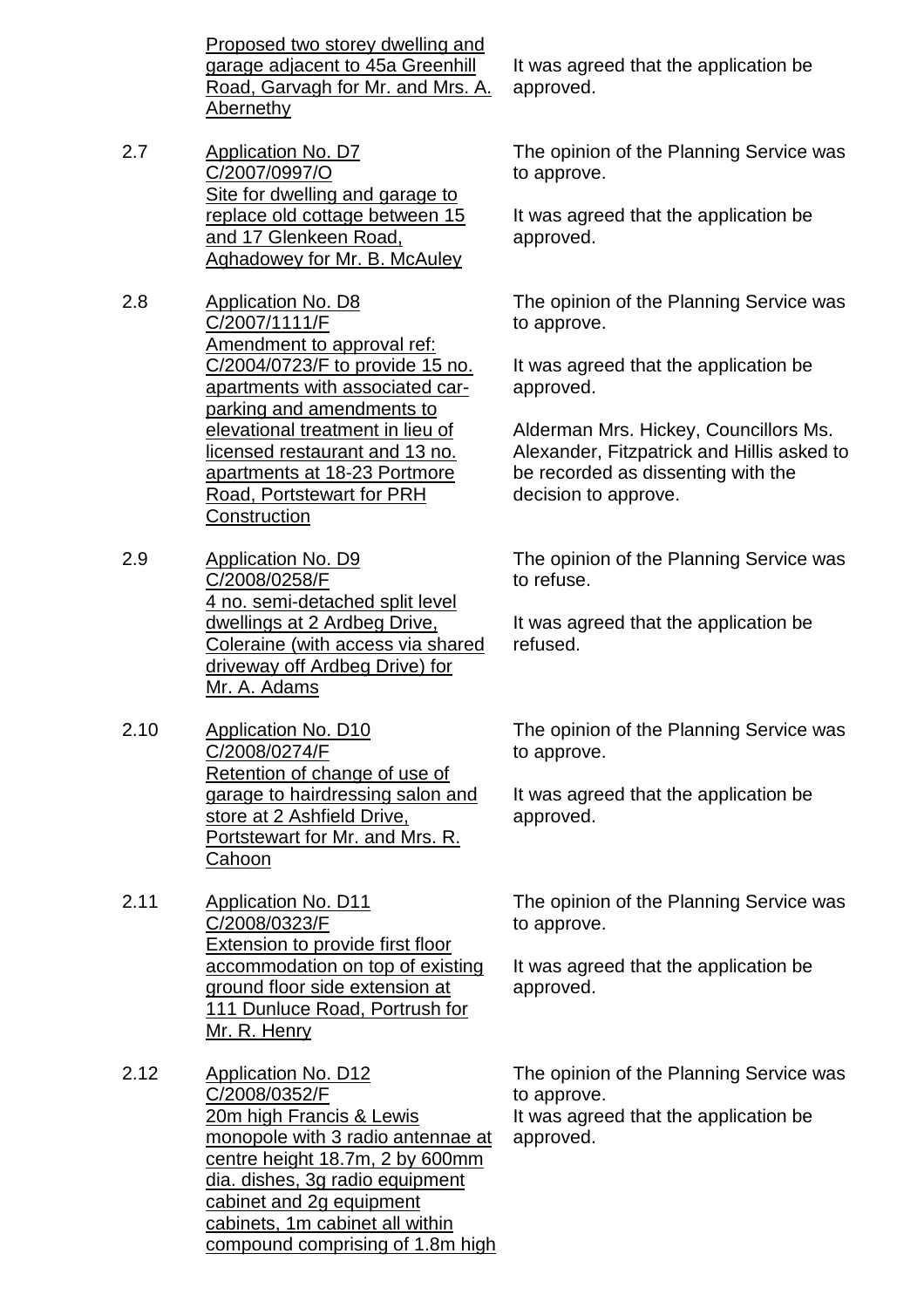palisade fencing and 1m wide access gate at Coleraine WWTW, Cairn Road, Coleraine for 02 Uk Ltd.

#### **New Applications**

2.13 Application No. 1 C/2006/1109/F Retention of retaining wall and steps as constructed at redevelopment of 64 Strand Road, Portstewart, including revised boundary wall treatments, for Mr. B. Lockhart

The opinion of the Planning Service was to approve.

Consideration was given to letter of objection dated 5<sup>th</sup> November, 2008 from Mr. Hugh O'Kane (previously supplied).

It was proposed by Alderman Mrs. Hickey, seconded by Councillor Fitzpatrick and agreed:

> That the application be deferred for one month to facilitate an office meeting on the grounds that all material planning considerations had not been assessed.

2.14 Application No. 3 C/2007/0620/F Proposed development to provide 4 no. townhouses with discreet parking at 10 Dhu-Varren Park, Portrush for Oakgrange Properties Ltd.

The opinion of the Planning Service was to refuse.

It was proposed by Councillor Cole, seconded by Councillor Mrs. Fielding and agreed:

> That the application be deferred for one month to facilitate an office meeting on the grounds that all material planning considerations had not been assessed.

2.15 Application No. 7 C/2007/0879/L Proposed retrospective change of use from sandwich bar to hot food take away at 2 Waterside, Coleraine for Mr. Khan Application No. 9 C/2007/0919/F Proposed retrospective change of use from sandwich bar to hot food take away at The Taj Palace Take Away, 2 Waterside, Coleraine for Muhammed Tasleem Kahn

2.16 Application No. 13 C/2007/1185/L

The opinion of the Planning Service was to refuse both applications.

It was proposed by Councillor Deans, seconded by the Deputy Mayor and agreed:

> That the applications be deferred for one month to facilitate an office meeting on the grounds that all material planning considerations had not been assessed.

The opinion of the Planning Service was to refuse.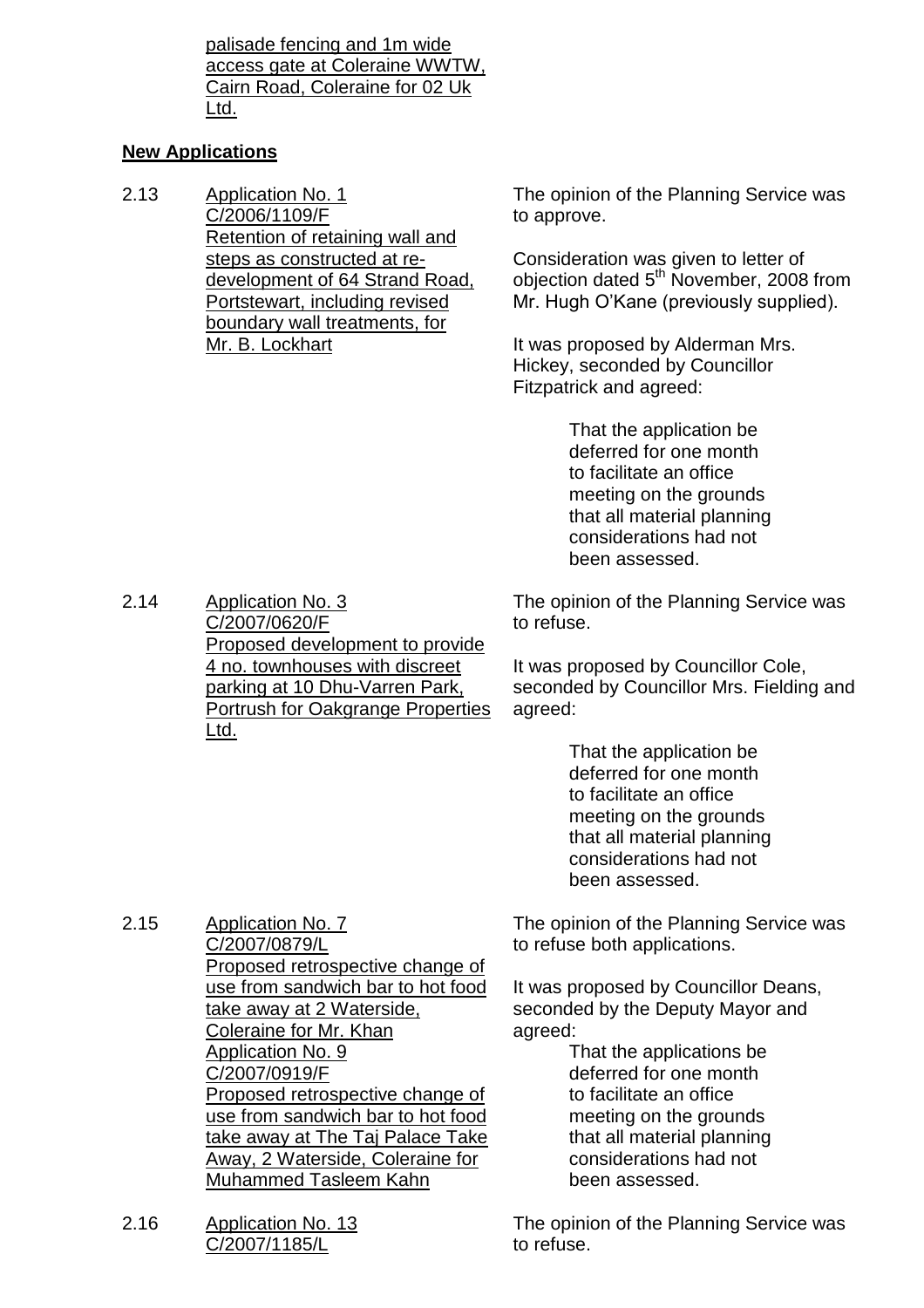Proposed demolition of existing garage and store and erection of proposed townhouse at Killowen Street, Coleraine, adjacent to 18 Waterside, Coleraine for S. W. **Holding** 

- 2.17 Application No. 15 C/2008/0036/F Demolition of existing 4 no. apartments, 2 no. townhouses and 1 no. bungalow, to construct 7 no. units (to include 4 no. apartments and 3 no. townhouses with 7 no. incurtilage car park spaces and private open space) at Nos. 2, 4, and 4A Old Coach Road and 26 and 28 Harryville, Portstewart for T. & W. Europe
- 2.18 Application No. 21 C/2008/0265/F Proposed redevelopment of site to 3 no. terraced dwellings and new access to roadway at 12 Dhu Varren Park South, Portrush for BMC Property Development Ltd.
- 2.19 Application No. 34 C/2008/0575/F Proposed replacement shop front to existing take away at Fab Kabab, 15 Waterside, Coleraine for Mrs. R. Ali

Application No. 35 C/2008/0576/L Proposed replacement shop front at Fab Kabab, 15 Waterside, Coleraine for Mrs. R. Ali

2.20 Application No. 41 C/2008/0608/F Proposed change of previous approved (C/2003/1298/F) garage to provide a multi purpose domestic garage and store 100m north of 6 Tamneyrankin Road, Swatragh for Mr. D. McGoldrick

It was agreed, on the request of Mr. Duffy, that the application be deferred to facilitate reassessment with the full application.

The opinion of the Planning Service was to approve.

It was proposed by Councillor Bradley, seconded by Councillor Gilkinson and agreed:

> That the application be deferred for one month to facilitate an office meeting on the grounds that all material planning considerations had not been assessed.

The opinion of the Planning Service was to refuse.

The application had now been withdrawn.

The opinion of the Planning Service was to refuse both applications.

It was proposed by Councillor McPherson, seconded by Councillor Deans and agreed:

> That the application be deferred for one month to facilitate an office meeting on the grounds that all material planning considerations had not been assessed.

The opinion of the Planning Service was to refuse.

It was proposed by Councillor Dallat, seconded by Alderman Mrs. Hickey and agreed:

> That the application be deferred for one month to facilitate an office meeting on the grounds that all material planning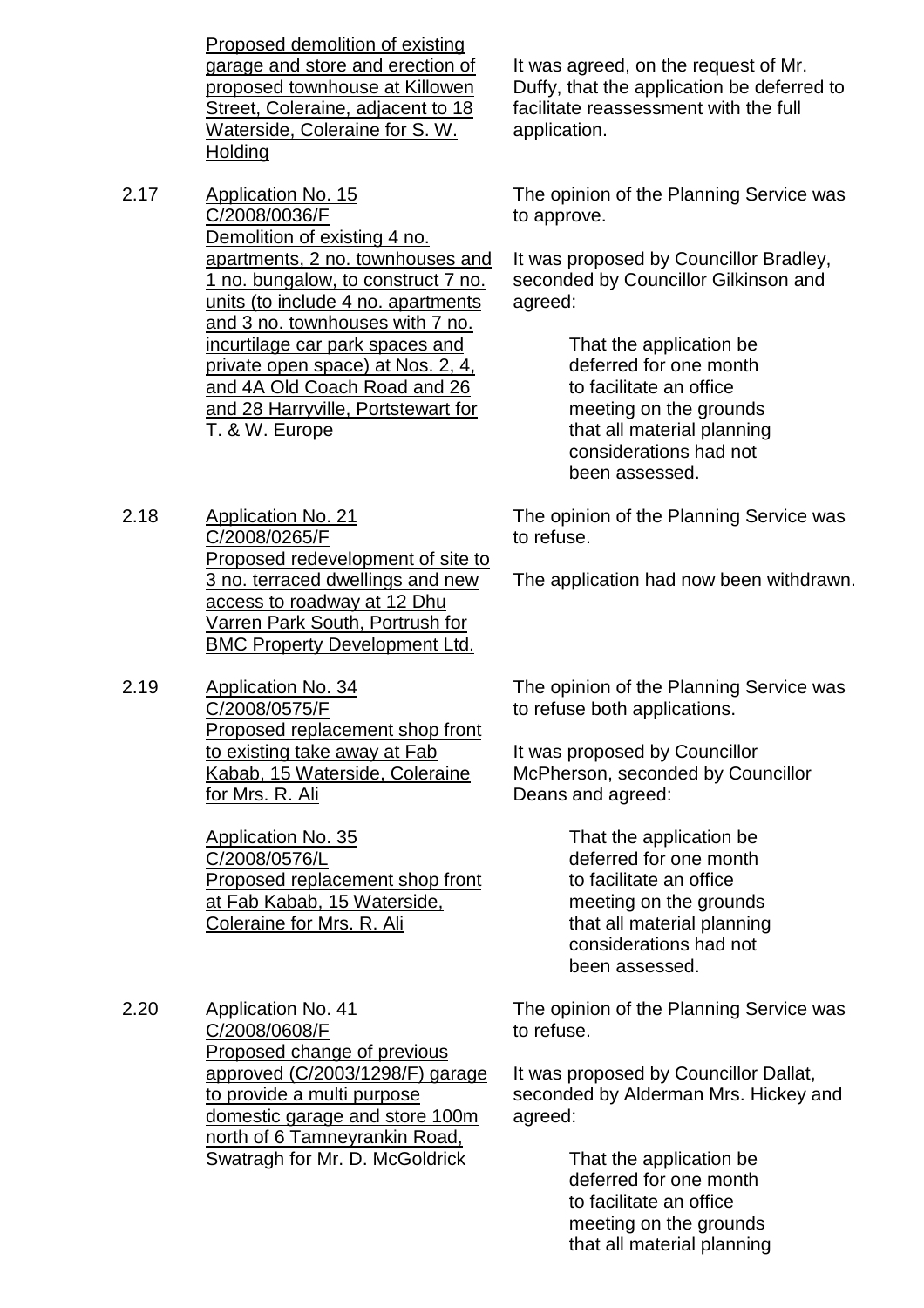considerations had not been assessed.

2.21 Application No. 43 C/2008/0619/F Proposed 2 no. holiday chalets/fishing lodges - timber cabin style - NITB promotion 1 of/retrospective permission sought (farm diversification) at 63 Ballygawley Road, Garvagh for Mr. D. Kane

The opinion of the Planning Service was to refuse.

It was proposed by Councillor Mrs. Church, seconded by Councillor Cole and agreed:

> That the application be deferred for one month to facilitate an office meeting on the grounds that all material planning considerations had not been assessed.

The opinion of the Planning Service was to refuse.

It was proposed by Councillor McPherson, seconded by the Deputy Mayor and agreed:

> That the application be deferred for one month to facilitate an office meeting on the grounds that all material planning considerations had not been assessed.

The opinion of the Planning Service was to refuse.

It was proposed by Councillor Ms. Alexander, seconded by Councillor Fitzpatrick and agreed:

> That the application be deferred for one month to facilitate an office meeting on the grounds that all material planning considerations had not been assessed.

#### **Late applications**

2.24 C/2007/0650/F Extension to existing caravan park for static caravans and the designation of a future amenity area with camping facilities at Tullans Caravan Park, Newmills Road, Coleraine

The opinion of the Planning Service was to approve.

It was agreed that the application be approved.

2.22 Application No. 66 C/2008/0695/O Proposed new single storey dwelling and detached garage on southern boundary of 91 Killeague Road, Kinnyglass, Coleraine for Mr. R. Tannahill

2.23 Application No. 78

C/2008/0718/F Change of use from garage and bedrooms to end of terrace townhouse at 28 Cloonavin Green, Coleraine for Mr. and Mrs. B. J. **McMichael**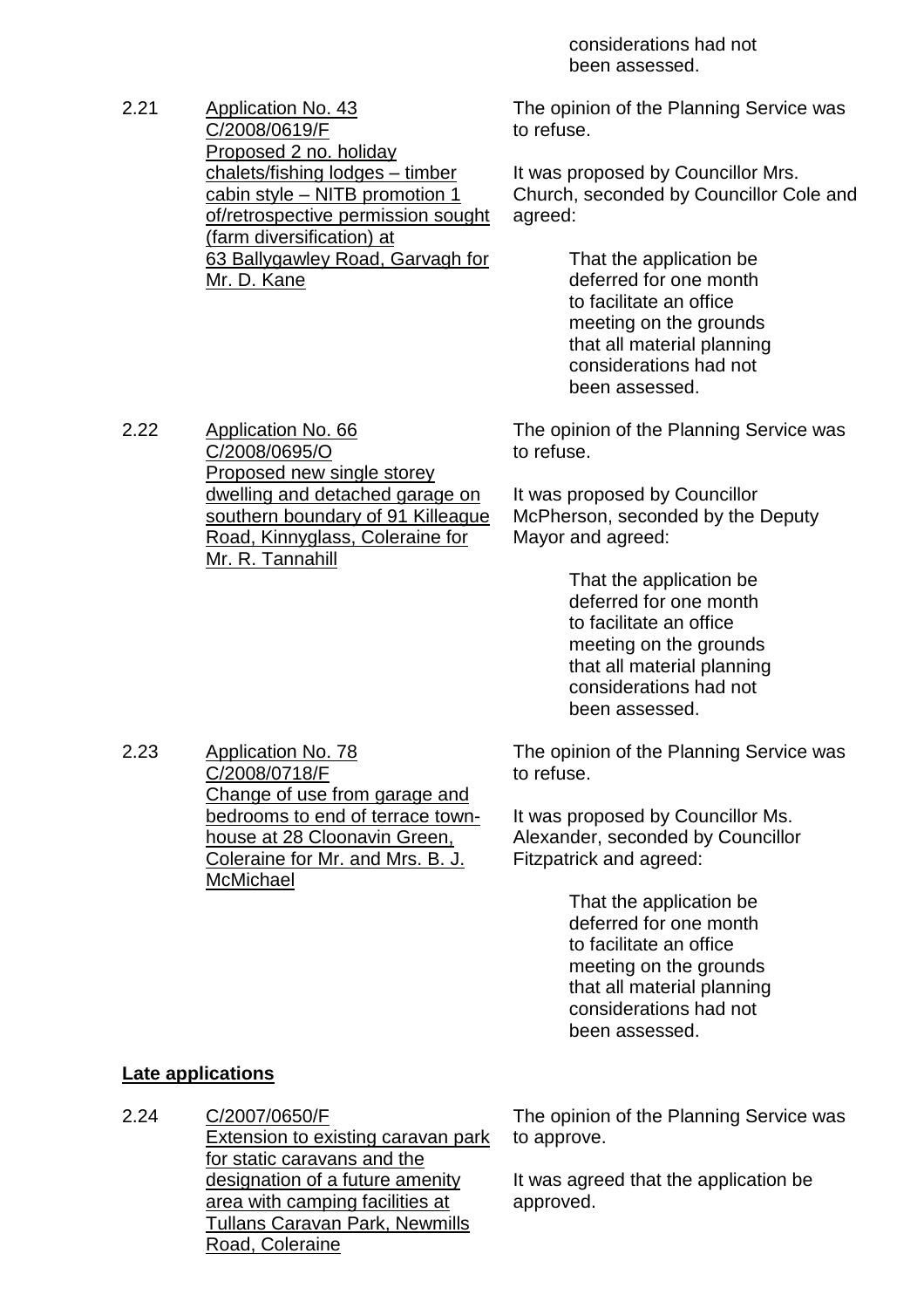2.25 C/2007/1122/F Proposed retention of existing shed for use as tyre recycling plant at site opposite 17 Culbane Lane, Garvagh

The opinion of the Planning Service was to approve.

It was agreed that the application be approved.

# **3.0 OFFICE MEETINGS**

It was noted that the office meetings would be held on Friday,  $5<sup>th</sup>$  December, 2008.

#### **4.0 PLANNING ISSUES RAISED BY MEMBERS**

#### 4.1 Edgewater Hotel Site, Portstewart

Reference was made to progress regarding the development on the Edgewater Hotel site.

Mr. Duffy reported that the Enforcement Section was dealing with the matter.

## 4.2 Listed Building - No 1 The Diamond, Portstewart

Concern was expressed regarding the condition of No. 1 The Diamond, **Portstewart** 

The Principal Environmental Health Officer advised members that Council had no control of the site but she would ask Building Control to ascertain if it was a dangerous structure. It would also be reported to the Construction Section of the Health and Safety Inspectorate.

The Principal Environmental Health Officer would notify members of the outcome.

#### 4.3 Streamlined Consultation Scheme

Reference was made to the commencement date for the streamlined consultation scheme.

Mr. Duffy did not have a commencement date but advised members that they would receive lists on a weekly basis.

#### 4.4 Ulster Seaplane Association Ltd., Causeway Airfield, Rhee Lane, Aghadowey

Reference was made to filling having been delivered to the Airfield to protect against flooding.

Mr. Duffy advised members that if there was unauthorised development taking place to inform the Planning Service.

Councillor Bradley also referred to flooding in that area and requested that Planning Service should revisit the site.

# **5.0 PLANNING APPEALS INFORMATION**

Consideration was given to the Administrative Officer's report on Planning Appeals Information (previously supplied).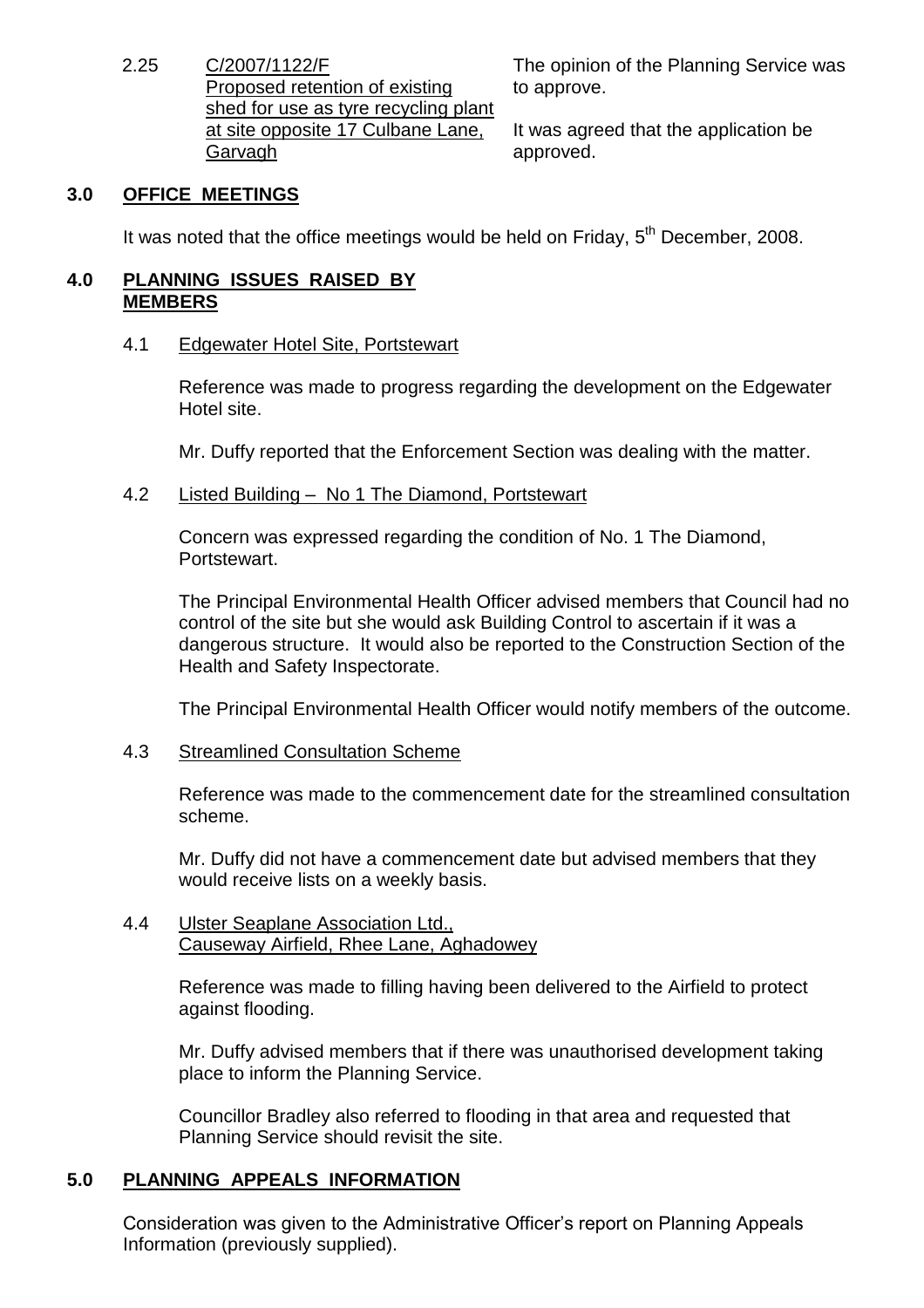5.1 Housing Development, Knocklynn Road, Coleraine – Mr. and Mrs. **McGrath** 

5.2 Proposed Cliff Face Dwelling adjacent to 38 Strand Road, Portstewart for Mr. Francis O'Kane

- 5.3 Appeals against Enforcement Notices:
	- (a) Alleged unauthorised erection of concrete wall, land opposite 34 Sconce Road, Articlave, Coleraine for Mr. D. Norris
	- (b) Alleged unauthorised use of land for the storage of building supplies at McCandless Builder Centre, Loguestown Industrial Estate, Coleraine for Messrs. McNaughton Blair & Co. Ltd.

The Department had withdrawn refusal No. 1 relating to the Joint Ministerial Statement and the identification of the site as a Phase 2 Housing Zoning in the Draft Northern Area Plan. Further discussions were ongoing with the appellant's agent regarding refusal reason 2. Noted.

The Department wished to add a new reason for refusal to its decision notice of 10<sup>th</sup> January, 2007. Noted.

The Planning Appeals Commission had received appeals against these Enforcement Notices and was required to take account of any representations received from Council. Noted.

# **6.0 DECISION NOTICES**

Councillor Ms. Alexander had raised the issue regarding decision notices at the recent Planning Working Group Meeting. In the interest of fairness and equitable treatment to applicants Councillor Ms. Alexander had suggested that decision notices for refusals be held for one day following the Planning Committee Meeting to facilitate withdrawal. The Divisional Planning Manager was not in agreement.

Following discussion it was proposed by Councillor Ms. Alexander, seconded by Councillor Deans and agreed:

That Council write to Planning Headquarters requesting that decision notices for refusals on new and deferred applications be held for five days following the Planning Committee Meeting.

It was also agreed that the letter be forwarded to the other 25 Councils and the Clerk of the Environment Committee, Northern Ireland Assembly.

## **7.0 NORTHERN IRELAND LOCAL GOVERNMENT ASSOCIATION**

Reported that a NILGA/Planning Service Away Day would be held on Thursday, 18<sup>th</sup> December, 2008 in the Armagh City Hotel.

Agreed:

That the Chairman, Councillor Ms. Alexander and the Administrative Officer attend.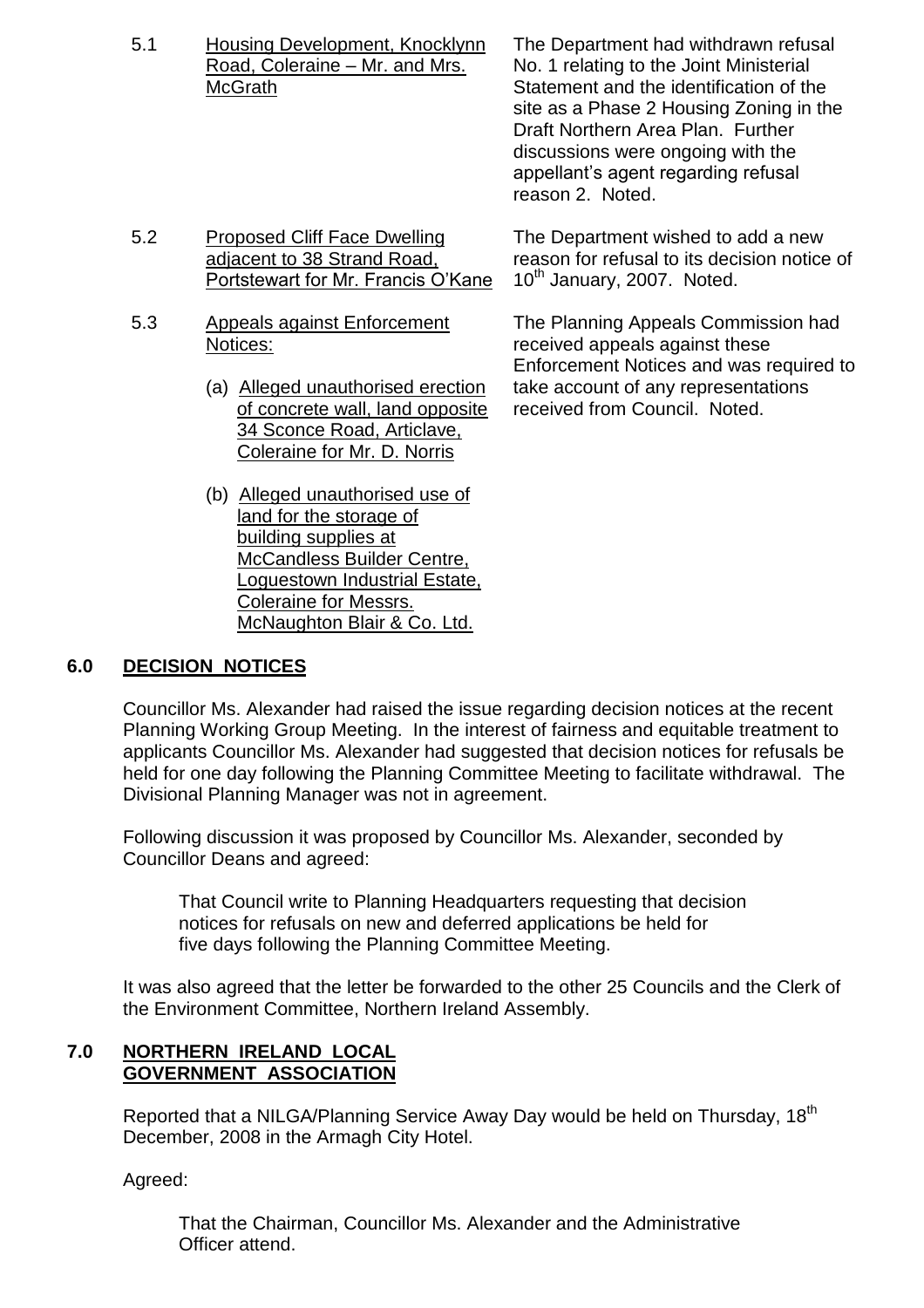#### **POLICY AND DEVELOPMENT COMMITTEE**

# **18th November, 2008.**

**Present:** The Mayor, Councillor D. D. Barbour in the Chair

The Deputy Mayor, Alderman W. T. Creelman

#### Aldermen

| E. T. Black (Mrs.)  | D. McClarty           |
|---------------------|-----------------------|
| M. T. Hickey (Mrs.) | (Items $2.1 - 17.5$ ) |

#### **Councillors**

| C. S. Alexander (Ms.) | E. P. Fielding (Mrs.) |
|-----------------------|-----------------------|
| (Items $2.1 - 17.6$ ) | <b>B.</b> Fitzpatrick |
| J. M. Bradley         | S. Gilkinson          |
| O. M. Church (Mrs.)   | N. F. Hillis          |
| A. S. Cole            | W. A. King            |
| J. J. Dallat          | <b>B.</b> Leonard     |
| (Items $2.1 - 4.5$ )  | R. A. McPherson       |
| T. J. Deans           | A. McQuillan          |

| <b>Officers in</b> | Town Clerk & Chief Executive, Director of Corporate                                                   |
|--------------------|-------------------------------------------------------------------------------------------------------|
| Attendance:        | Services, Head of Development Services, Head of                                                       |
|                    | Administrative Services, Human Resources Manager (Items<br>$1.0 - 4.5$ ) and Administrative Assistant |

**Apologies:** Alderman McClure, Councillors Mrs. Johnston and **McLaughlin** 

#### **1.0 ELECTION OF CHAIRMAN**

The absence of the Chairman and Deputy Chairman due to illness was noted.

#### **Agreed:**

On the proposal of Alderman Mrs. Black, seconded by Councillor Mrs. Fielding, that the Mayor be elected to Chair the meeting.

#### **2.0 DEVELOPMENT SERVICES REPORT**

The Report of the Head of Development Services was considered (previously supplied).

Matters arising:

#### **2.1 Safer Coleraine Ltd.**

Consideration was given to information on this topic, as contained in the report.

During a period of discussion, concern was expressed at the lack of funding for CCTV provision from the business community and the PSNI. Members also queried the usefulness of CCTV in the light of two serious incidences which had occurred recently in Coleraine and Portrush, neither of which had been captured by the cameras. They also expressed concern at the delay in presenting the business case for the continued support of CCTV by Council.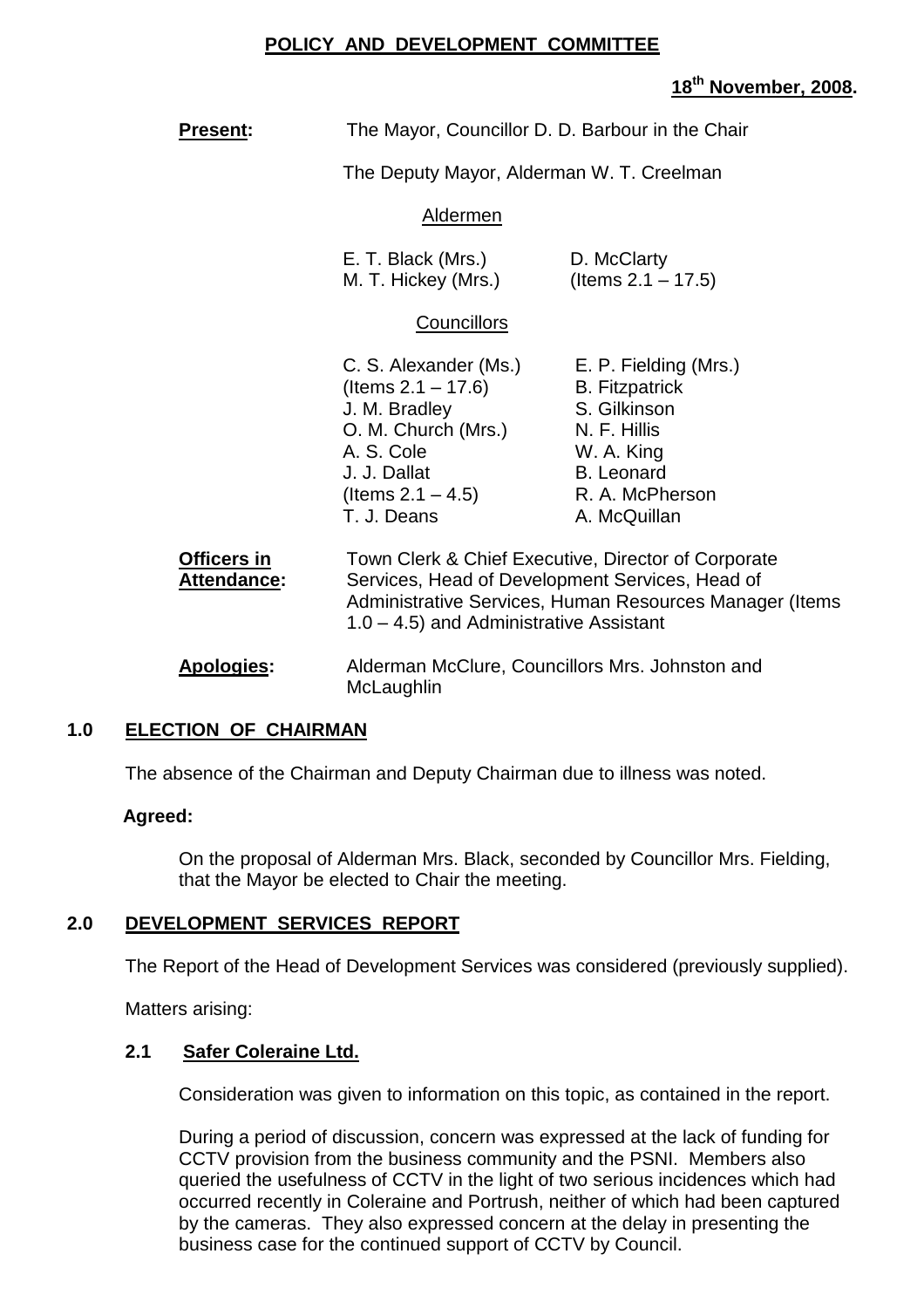A proposal made by Councillor Cole was subsequently withdrawn.

## **Recommended:**

On the proposal of Councillor McPherson, seconded by Councillor Ms. Alexander, that Council approve funding for a further two months at a cost of £6,096.66 per month and invite Safer Coleraine Ltd. to address Council at the December meeting.

In response to a member's request, the Head of Development Services agreed to provide reports on monitoring and detection rates from the use of CCTV cameras for the meeting.

## **2.2 Portrush Regeneration Programme: Scoping Study for West Bay**

The Head of Development Services outlined proposals for a Scoping Study to be undertaken as the next step in the regeneration programme for Portrush. The cost of the study would be in the region £7,500 - £10,000.

In response to a member's query Ms. Mann reported Translink's confirmation that theoretically, at a pre-feasibility study level, the railway station could be moved a short distance down the track. This would, however, be subject to an in-depth study of the work involved.

A period of discussion ensued during which Ms. Mann confirmed that members would receive regular updates on the progress of the work.

#### **Recommended:**

That Council's Planning Consultant undertake a Scoping Study for the West Bay area in preparation for the development of a detailed Concept Plan.

#### **2.3 Sperrins Tourism Ltd.**

Members noted that Council's community representative on the Board of Sperrins Tourism Ltd., Ms. Ann Clyde, had recently tendered her resignation**.**

#### **Recommended:**

That Collage be requested to nominate a community representative from the Garvagh, Ringsend area to the Board of Sperrins Tourism Ltd.

A letter of thanks would be sent to Ms. Clyde for her valuable work on the Board of the group.

#### **2.4 For Information**

Members noted information on the following topics, as contained in the report:

- (i) Money Week  $24^{th} 30^{th}$  November, 2008 Ms. Mann would look into a member's suggestion that advice also be provided at benefit offices;
- (ii) North West 200;
- (iii) North Coast Folk festival;
- (iv) Regional Development Strategy Ms. Mann confirmed that the date for this event would be Thursday 27<sup>th</sup> November and not Friday, as stated in the report;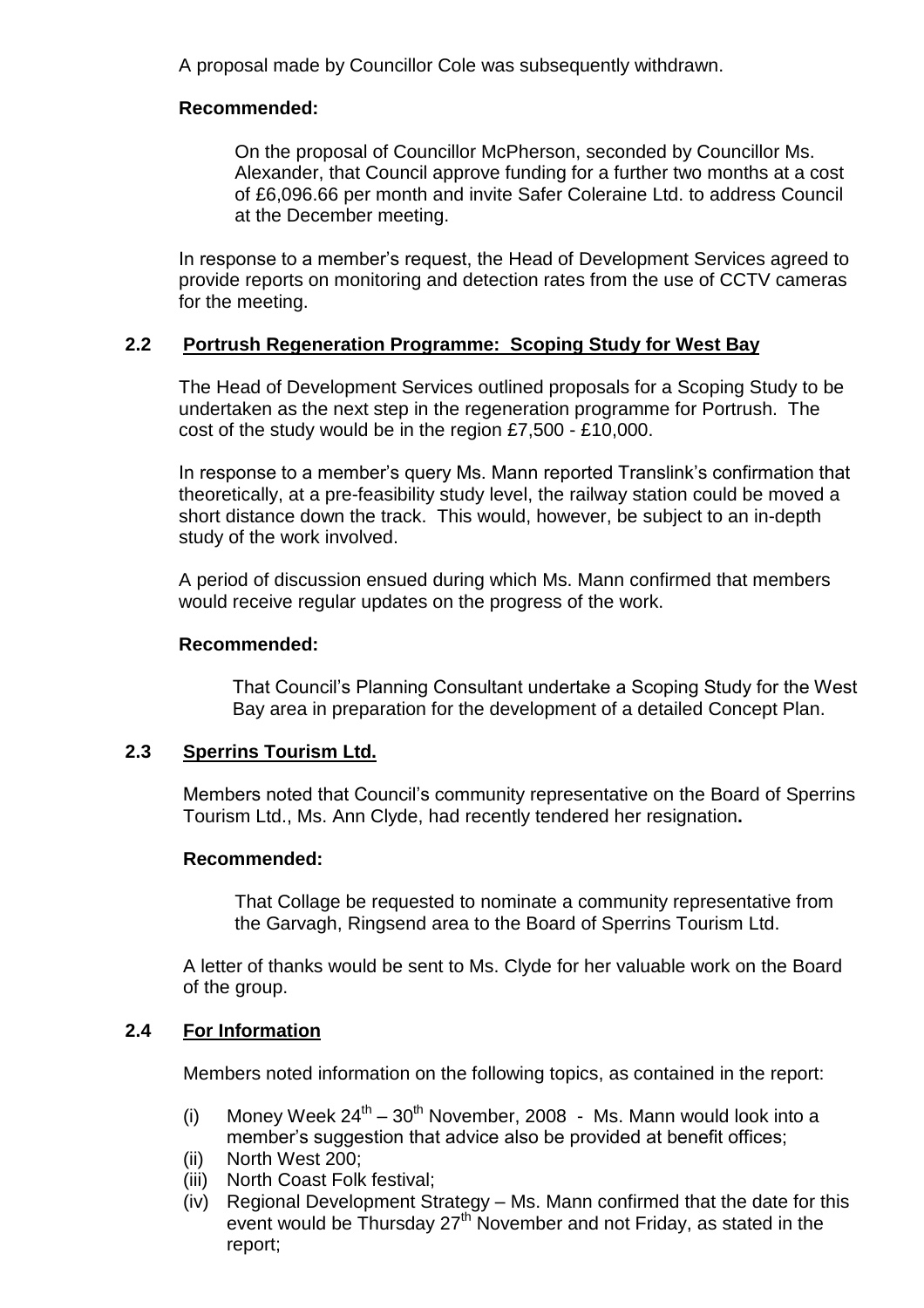- (v) Peace III Update;
- (vi) Large firm event October 2008;
- (vii) Think BIG, Think Business Development;
- (viii) Go Women Event  $-18<sup>th</sup>$  November, 2008;
- (ix) Unique Retail Programme;
- (x) Think BIG, Think Rural Retail.

## **3.0 LSP - UPDATE**

This item would be considered 'In Committee' at the end of the meeting.

#### **4.0 CORPORATE SERVICES REPORT**

The Report of the Director of Corporate Services was considered (previously supplied).

Matters arising:

## **4.1 Draft Capital Programme 2009-14**

#### **Recommended:**

That Council endorse the Draft Capital Programme 2009-14.

#### **4.2 Budgetery Position**

# Financial Statement 6 month period ended 30<sup>th</sup> September, 2008

Members noted information on this topic, as contained in the report.

The Director of Corporate Services reported that a number of higher value domestic properties previously treated as vacant had been discovered to be occupied. This would reflect in rates income for the coming year.

## **4.3 Staffing –Report on Resourcing the HR Section within Coleraine Borough Council**

Mrs. A. Lennon, Human Resources Manager, presented her report on staffing and highlighted the need for an additional Human Resources Officer in the Department.

A period of discussion ensued during which members' questions were answered by the Director of Corporate Services and the Human Resources Manager.

#### **Recommended:**

On the proposal of Councillor Dallat, seconded by Councillor Bradley and carried by twelve votes to none, that a new Human Resources Oficer post be created, as outlined in the report.

#### **4.4 Accounts**

Members noted that Accounts for October 2008 had been circulated.

#### **4.5 Appointments**

The following appointments had been made in accordance with the Local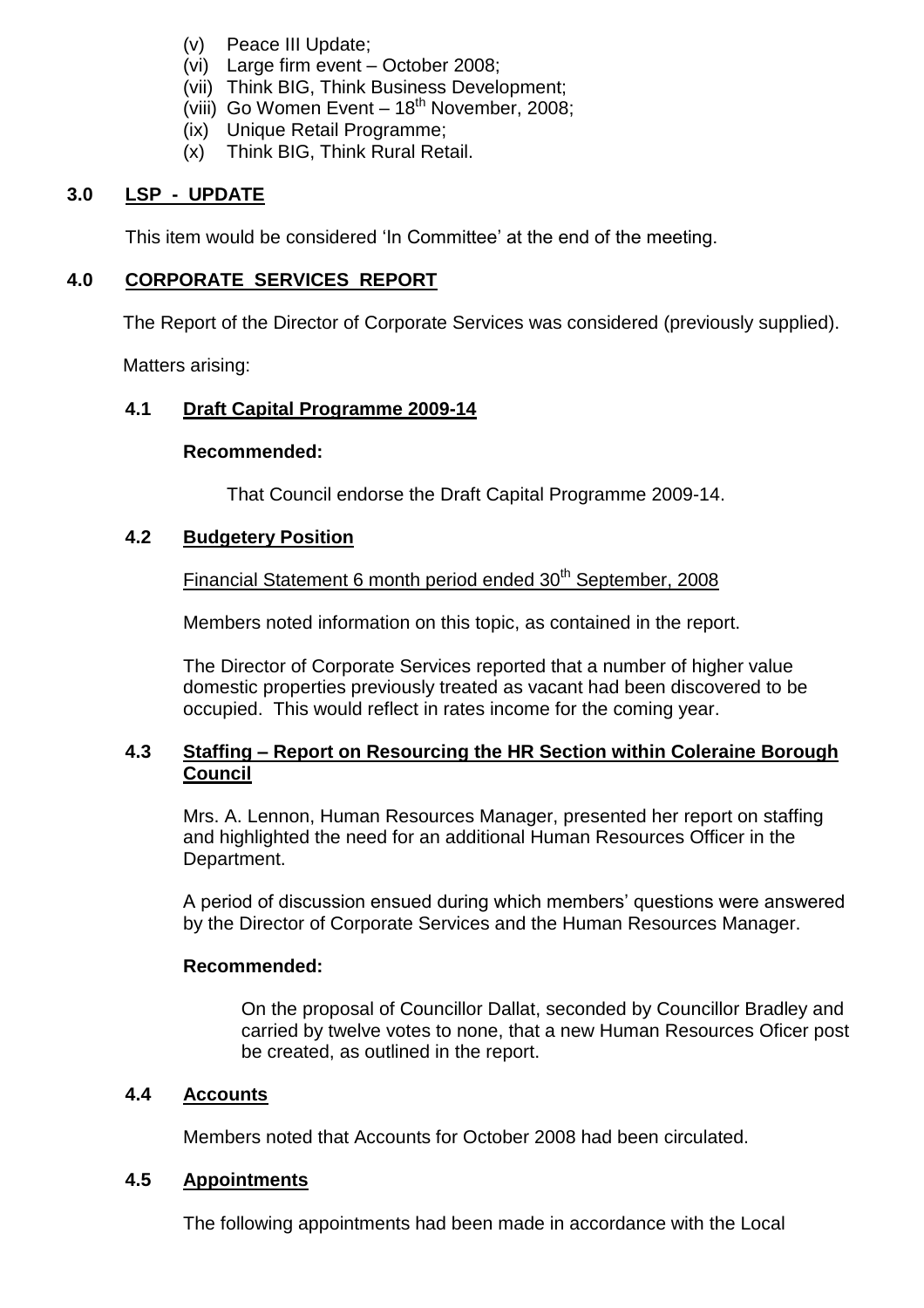Government Staff Commission's Code of Procedures on Recruitment and Selection:

Leisure Services Department: P/T Playgroup Leader - Mrs. A. Keeley

Environmental Health Department: Departmental Environmental Health Officer - Mr. D. Allen

#### **4.6 Retirement of Director of Leisure Services and Head of Administrative Services**

This issue would be considered 'In Committee' at the end of the meeting

#### **4.7 Industrial Relations Issues**

This issue would be considered 'In Committee' at the end of the meeting.

## **5.0 LAND AND PROPERTY**

The Report of the Head of Administrative Services on Land and Property was considered (previously supplied).

Matters arising:

## **5.1 The Hermit's Cottage**

This issue would be considered 'In Committee' at the end of the meeting.

#### **5.2 9 Blackrock Park, Portrush**

This issue would be considered 'In Committee' at the end of the meeting.

#### **5.3 Craig Vara Cottage, Portrush**

A request had been received from the owner of this cottage for permission to transport materials for the redevelopment of the property across the Arcadia site, with an area set aside for temporary storage. It was noted that the cottage had no vehicular access and that the developer had been unable to secure other access.

The Head of Administrative Services highlighted the need for any work to be complete before the start of the summer season and for the developer to effect full reinstatement of the grass and hardstanding of the area at the end of the lease.

Discussion ensued during which, in response to a member's query, Mr. Snelling confirmed that the stone wall along the sea front should not be affected by the work.

#### **Recommended:**

That Council agree to the request with the proviso that the imposition of financial penalties be included in the lease, in the event that the work is not finished by the required date.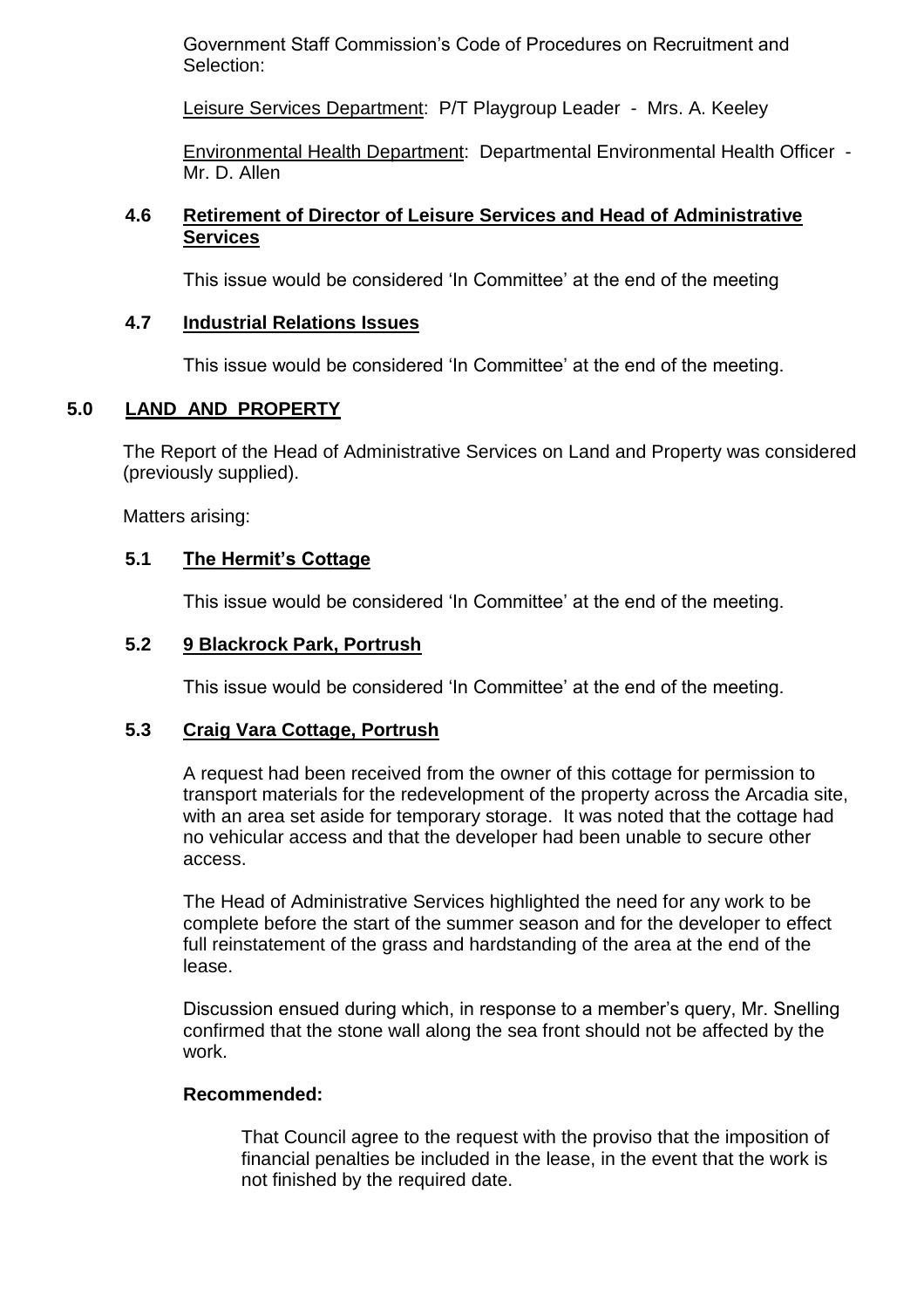## **5.4 2 Ballyreagh Road, Portrush**

Council had received a request from the owner of this house for permission to move his boundary wall 600mm onto Council land.

## **Recommended:**

- (i) That Council offer the 600mm strip of land at a commercial rate
- (ii) That the wall be built at the owner's cost with the design to be agreed by both parties.

## **5.5 Bushmills Distillery, Portballintrae**

A request had been received from Bushmills Distillery for provision of a 15 metre length of wayleave at a point off the Bayhead Road, overlooking the beach (a map of the area was viewed at the meeting).

#### **Recommended:**

That Council offer the wayleave at a commercial price.

#### **5.6 Land off Roundabout at Station Road, Portstewart**

Members noted that most of the land at this area is owned by Roads Service, with a small portion (200 sq metres) being in Council ownership (a map of the area was viewed at the meeting). Roads Service had now proposed to offer its land for sale and had asked that Council include its portion of land in the sale.

#### **Recommended:**

That the piece of land in Council ownership be included in the offer of sale.

#### **5.7 Council'sAssetRegister**

Members noted that a further seven maps had been provided, making a total of thirty two maps to date.

#### **6.0 COLERAINE DISTRICT POLICING PARTNERSHIP - APPOINTMENT OF CHAIRMAN**

Consideration was given to the report of the Town Clerk and Chief Executive.

#### **Recommended:**

That Councillor McQuillan be appointed as Chairman for 2008-09.

# **7.0 NOMINATION OF SUBSTITUTE MEMBERS TO ATTEND NILGA MEETINGS**

Members noted that NILGA's revised constitution (available in the Members' library) required that substitutes be nominated, from the same party, for each of the five Council representatives on NILGA.

#### **Recommended:**

That Councillor Bradley replace Councillor Deans as representative and that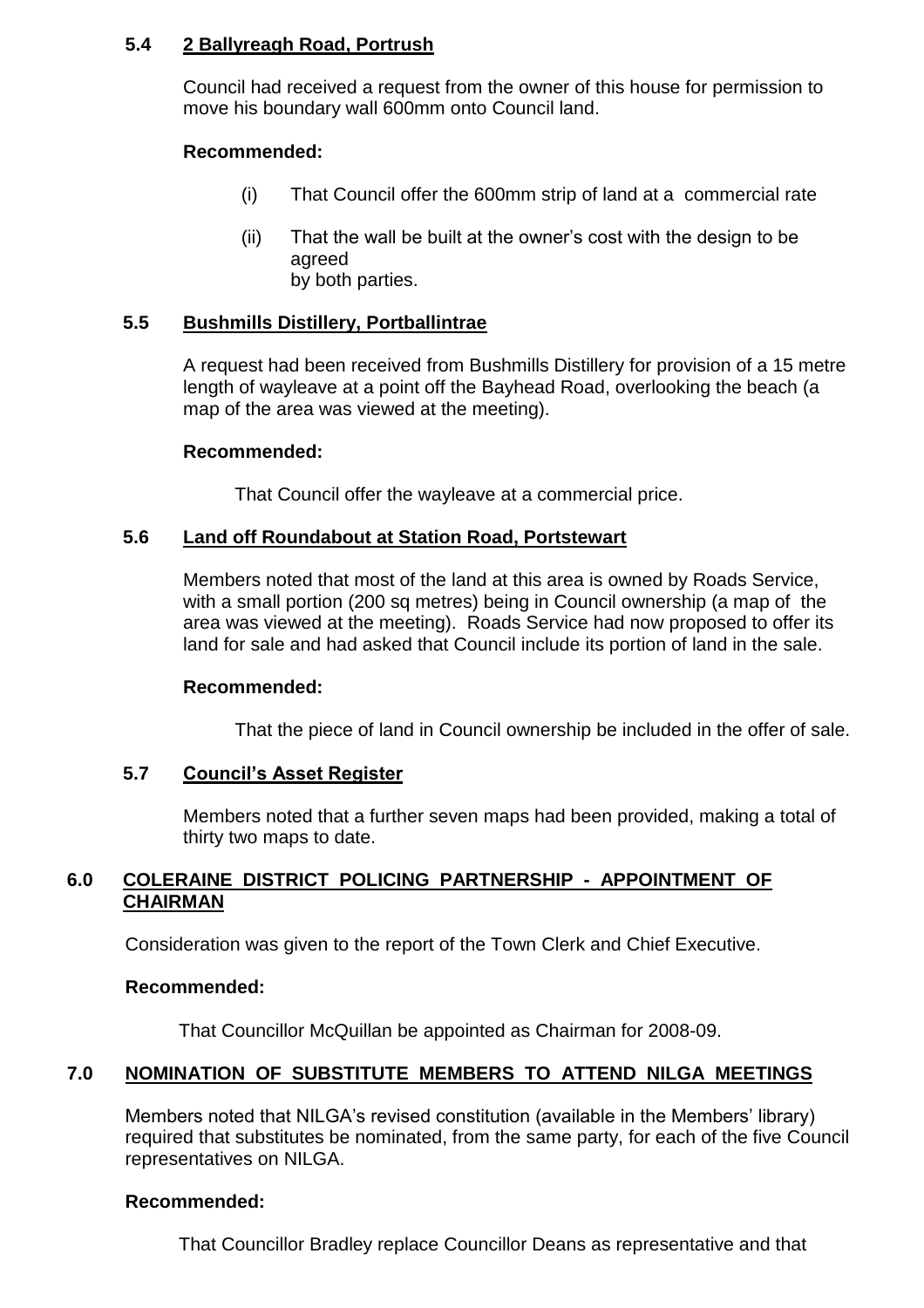Councillor Deans be nominated as substitute; also that parties would provide Mr. Snelling with nominations for the remaining posts.

## **8.0 ARRANGEMENTS FOR FUTURE MEETINGS OF COUNCIL**

#### **Recommended:**

- (i) That December's Council and Policy and Development meetings be combined and held on 16th December, 2008.
- (ii) That items for the January meeting of the Leisure and Environment Committee be subsumed into other Committee agendae and that the next meeting of the Leisure and Environment Committee be held on 3rd February, 2009.

#### **9.0 ESTABLISHMENT OF TRANSITION COMMITTEE**

The Town Clerk and Chief Executive presented his report on this topic (previously supplied) and highlighted the four points which had arisen from the meeting of Chief Executives in the Causeway Cluster, as contained in the report.

The Town Clerk and Chief Executive had since been advised that the Department was currently considering the composition of the Joint Committee for the Causeway Cluster, given that this was the only cluster comprising four Council areas, and that formal confirmation on the composition was imminent.

## **Recommended:**

- (i) That Council resolves to form a Joint Committee to carry out the functions of the Transition Committee and apply to the Department to have the Transition Committee established as a body corporate.
- (ii) That nominations to the Joint Committee be deferred to the Council Meeting on 25<sup>th</sup> November, 2008.
- (iii) That the term of the appointment be for the duration of the Transition Committee i.e. until the fourth day after the election in May 2011 to the new Councils.

In response to members' concerns, the Town Clerk and Chief Executive advised that the four Chief Executives in the Causeway Cluster were in the process of preparing a schedule of issues for clarification by the Department.

## **10.0 INTERNATIONAL SHORT MAT BOWLING CHAMPIONSHIPS**

Members noted the thanks of the organisers of these championships for the help, cooperation and courteousness of the staff at Coleraine Leisure Centre during this competition.

# **11.0 SPORTS COUNCIL AWARDS DINNER**

Members noted the thanks of the Chairman of Coleraine Sports Council for the support and cooperation of staff and Councillors for this event.